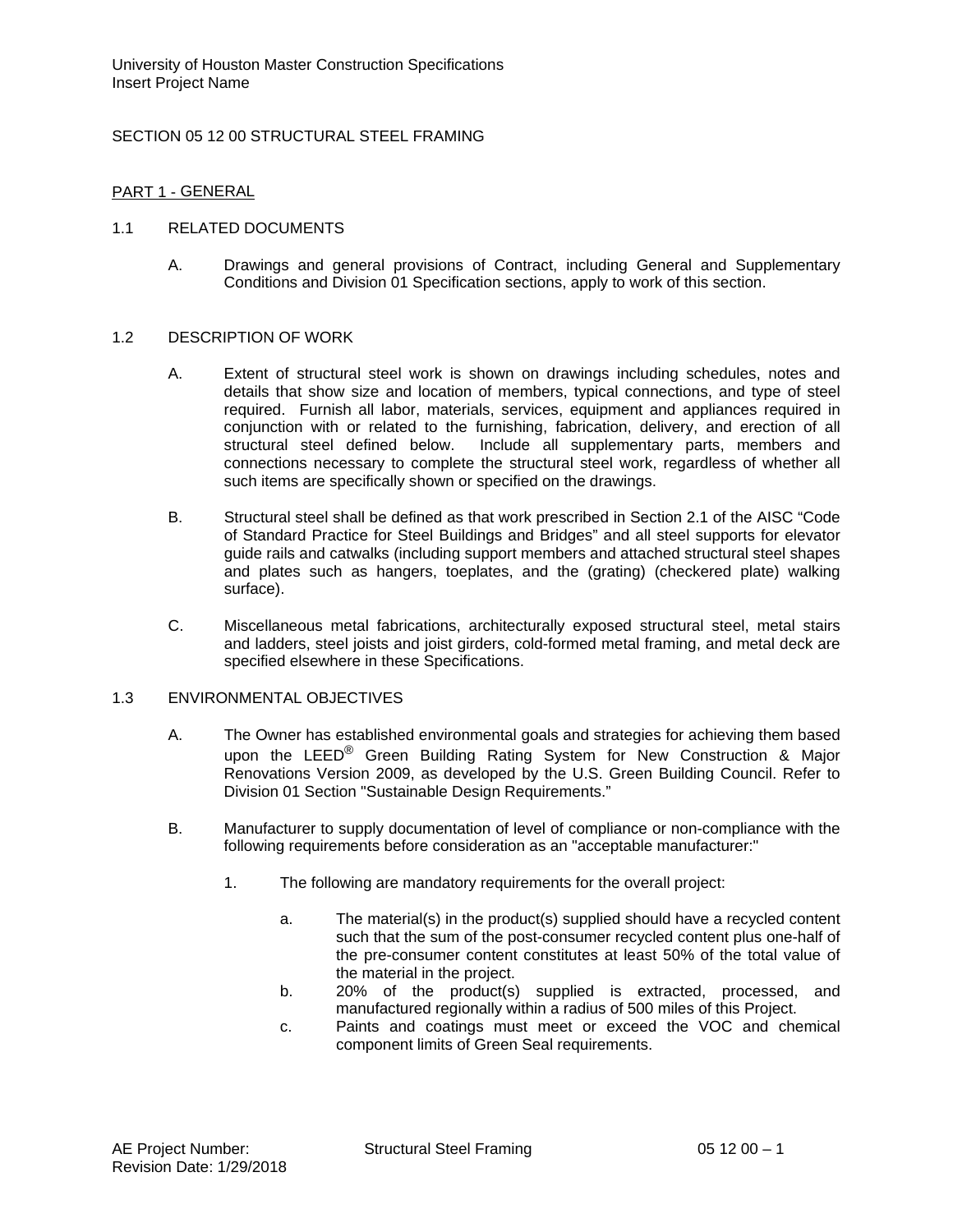C. Products that conform to requirements of the Environmental Objectives yet do not fully meet other requirements of this Section may still be considered for use at the sole discretion of the Owner and Architect.

# 1.4 QUALIFICATIONS

- A. Fabricator:
	- 1. The structural steel fabricator shall have not less than 10 years experience in the successful fabrication of structural steel including not less than three projects using heavy trusses.
	- 2. The structural steel fabricator must participate in the AISC Quality Certification Program and be designated an AISC Certified Plant in Category STD, Standard for Steel Building Structures.
	- 3. The structural steel fabricator must be registered and approved by the local building official to perform fabrication work without special inspection. Should the fabricator not be so approved, the fabricator shall reimburse the Owner for the cost of the special inspections required by the local building official.
- B. Detailer:
	- 1. The structural steel detailer shall have not less than (5) years experience in the successful detailing of structural steel similar to this project including experience in selecting or completing structural steel connection details using information found in tables in the AISC "Steel Construction Manual.
	- 2. The structural steel detailer firm shall be certified under the Quality Procedures Program of the National Institute of Steel Detailing. The project shall be detailed by qualified structural steel detailers who are either personally certified under the National Institute of Steel Detailing as a Class I or Class II Detailer in the Structural/Miscellaneous discipline or are supervised by a detailer certified as a Class I Senior Detailer in the Structural/Miscellaneous discipline.
- C. Erector:
	- 1. The structural steel erector shall have not less than (5) years successful experience in the erection of structural steel of a similar nature to this project.
	- 2. The structural steel erector must participate in the AISC Erector Certification Program and be designated an AISC (Advanced) Certified Steel Erector.
	- 3. The structural steel erector shall have not less than 5 years successful experience in the erection of structural steel including not less than three projects using heavy trusses.
- A. Professional Engineer: A professional engineer who is licensed to practice engineering in the state the project is located and who is experienced in providing engineering services of the kind indicated. Engineering services are defined as those performed for projects with structural steel framing that are similar to that indicated for this Project in material,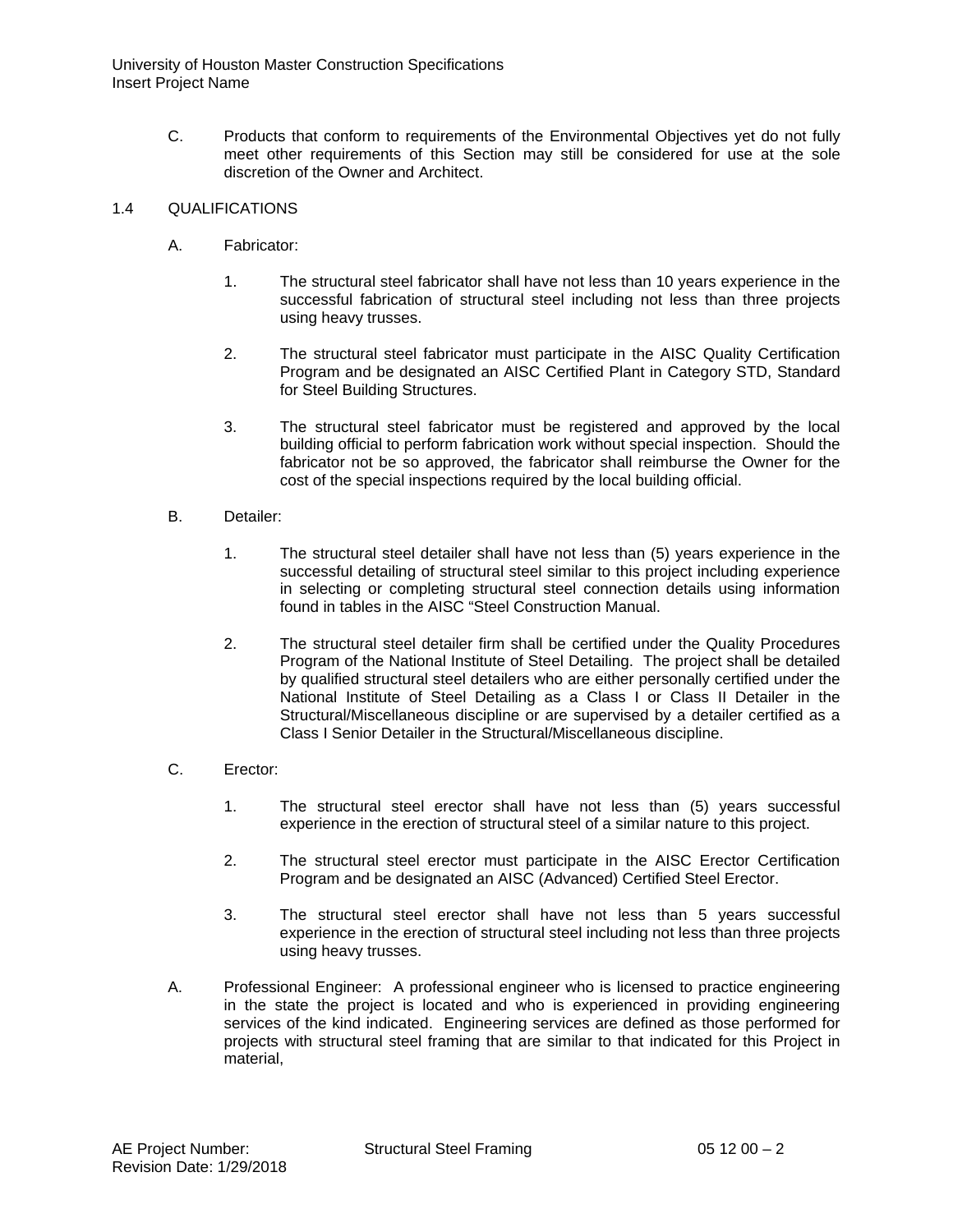- 1. The Professional Engineer employed by the Fabricator for connection design shall be experienced in the specific area of structural steel connection design with demonstrated experience of not less than three projects of similar scope and complexity.
- 2. The Professional Engineer employed by the Erector for preparation of Erection Bracing Drawings shall be experienced in the specific area of structural frame bracing during erection design with demonstrated experience of not less than three projects of similar scope and complexity
- B. Independent Testing Laboratory: Any testing laboratory retained to perform tests that are required by this specification shall meet the basic requirements of ASTM E329

## 1.5 QUALITY ASSURANCE

The Contractor is responsible for quality control, including workmanship and materials furnished by his subcontractors and suppliers.

- A. Codes and Standards: Comply with provisions of following, except as otherwise indicated. For codes and standards for which no specific version is referenced, the version that is referenced in the applicable building code shall govern, or, if there is no reference in the building code, the latest version of the code or standard shall govern except as otherwise noted in the AISC Steel Construction Manual, 13<sup>th</sup> edition. Certain sections in this specification contain requirements that are more restrictive and/or different than contained in the standards listed. In such cases, the requirements of this specification shall control.
	- 1. All federal (OSHA), state and local laws that govern safety requirements for steel erection and other requirements if more stringent than the codes and standards enumerated below. OSHA requirements include regulation 29 CFR 1926, Part R, "Safety Standard for Steel Erection".
	- 2. AISC "Code of Standard Practice for Steel Buildings and Bridges," adopted March 18, 2005, except as noted herein.
		- a. Certain sections in this specification contain requirements that are more restrictive and/or different than contained in this standard. In such cases, the requirements of this specification shall control.
	- 3. ANSI/AISC 360, "Specification for Structural Steel Buildings".
	- 4. RCSC "Specification for Structural Joints using ASTM A325 or A490 Bolts".
	- 5. AISC "Steel Construction Manual", Thirteenth Edition, 2005
	- 6. ANSI/AISC 341, "Seismic Provisions for Structural Steel Buildings", Including "Supplement No. 1".
	- 7. ANSI/AWS D1.1 "Structural Welding Code Steel.
	- 8. ANSI/AWS D1.8 "Structural Welding Code Seismic Supplement"
	- 9. "SSPC Painting Manual", Volumes 1 and 2.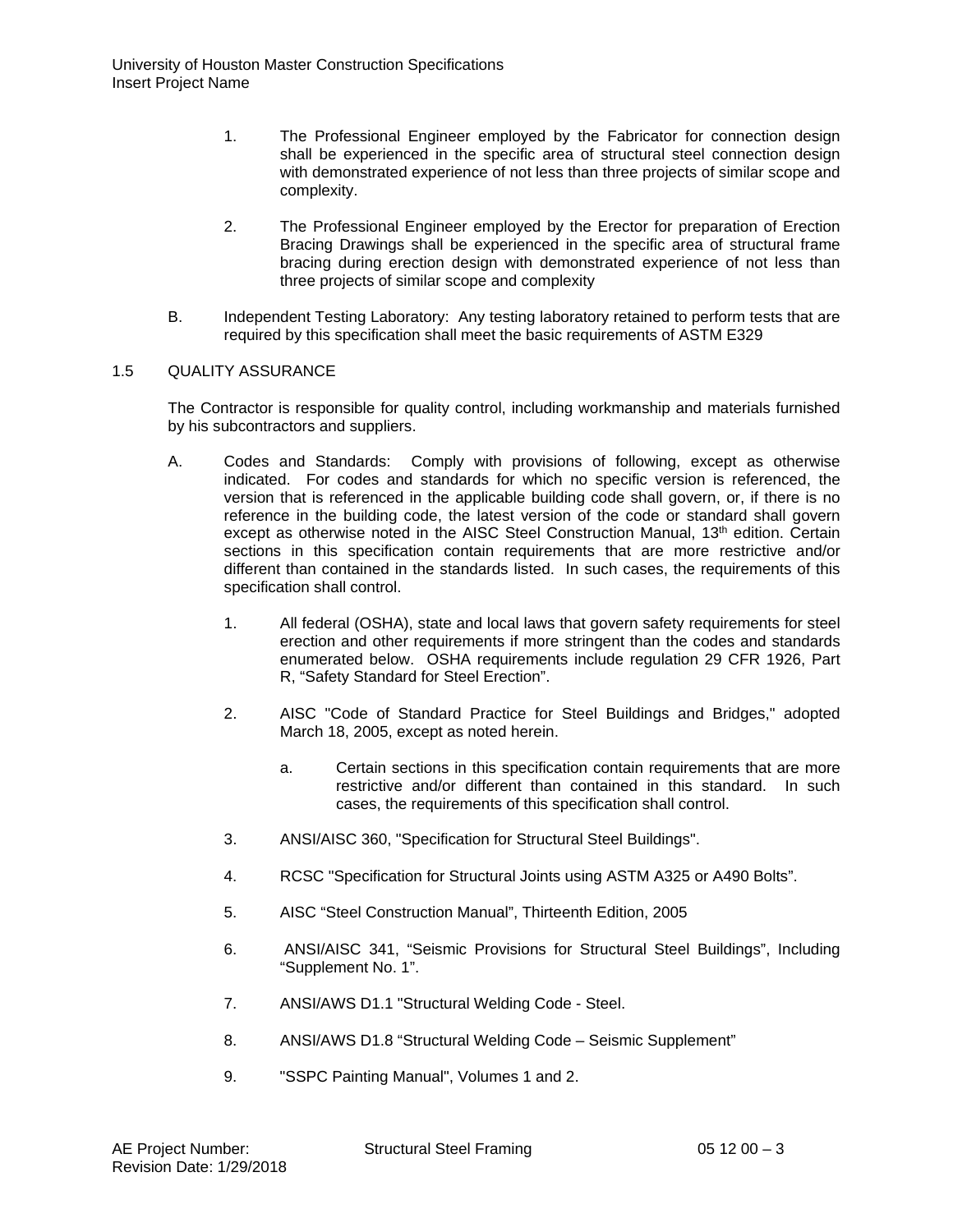- 10. AASHTO "LRFD Bridge Design Specifications", U.S. Customary Units.
- 11. AASHTO "LRFD Bridge Construction Specifications
- B. Qualifications for Welding Work: Qualify welding processes and welding operators in accordance with AWS "Structural Welding Code - Steel". In addition, welding operators making complete-joint-penetration welds on the bottom beam flange connection to column flanges in Seismic Load Resisting Systems as designated on the drawings and that are designated as Demand Critical Welds shall be qualified in accordance with AWS D1.8, Section 5.Specialty Welding Consultant: The Fabricator shall hire a specialty welding consultant that is a registered engineer in the State of Texas and shall have a minimum of 5 years experience in weld engineering. The specialty welding consultant shall review the heavy weldments that are shown on the drawings for any stress relieving requirements there may be and to specify the welding sequence that will be required. The specialty welding consultant shall also write the Welding Procedure Specifications for the welds in those details.
- C. Source Quality Control: Materials and fabrication procedures are subject to inspection and tests in the mill, shop, and field by the Owner's testing laboratory. Such inspections and tests will not relieve the Contractor of responsibility for providing materials and fabrication procedures in compliance with specified requirements. The Contractor shall promptly remove and replace materials or fabricated components which do not comply.
- D. Questions about Contract Documents: The Contractor shall promptly notify the Architect/Engineer whenever design of members and connections for any portion of the structure are not clearly indicated or when other questions exist about the Contract Documents. Such questions shall be resolved prior to the submission of shop drawings.
- E. Owner's Testing Laboratory Services: Inspection or testing by the Owner does not relieve the Contractor of his responsibility to perform the Work in accordance with the Contract Documents
- F. Surveyor: The General Contractor shall employ a qualified land surveyor to perform surveys required by this specification.

# 1.6 SUBMITTALS

- A. Product Data: Submit producer's or manufacturer's specifications and installation instructions for following products; include laboratory test reports and other data to show compliance with specifications (including the specified standards):
	- 1. Structural steel (each type), including certified copies of mill reports covering chemical and physical properties. For structural steel for which evidence exists that the steel may not conform to ASTM requirements, the contractor, where permitted by the engineer, shall engage the services of an independent testing laboratory to test the material according to ASTM A6 and submit certified test reports that verify conformity to ASTM standards. Tests shall be made for each 10 tons of affected material unless otherwise directed by the Engineer.
	- 2. High-strength bolts (each type), including nuts and washers, including certified copies of mill reports covering physical and chemical properties.
	- 3. Shrinkage-resistant grout.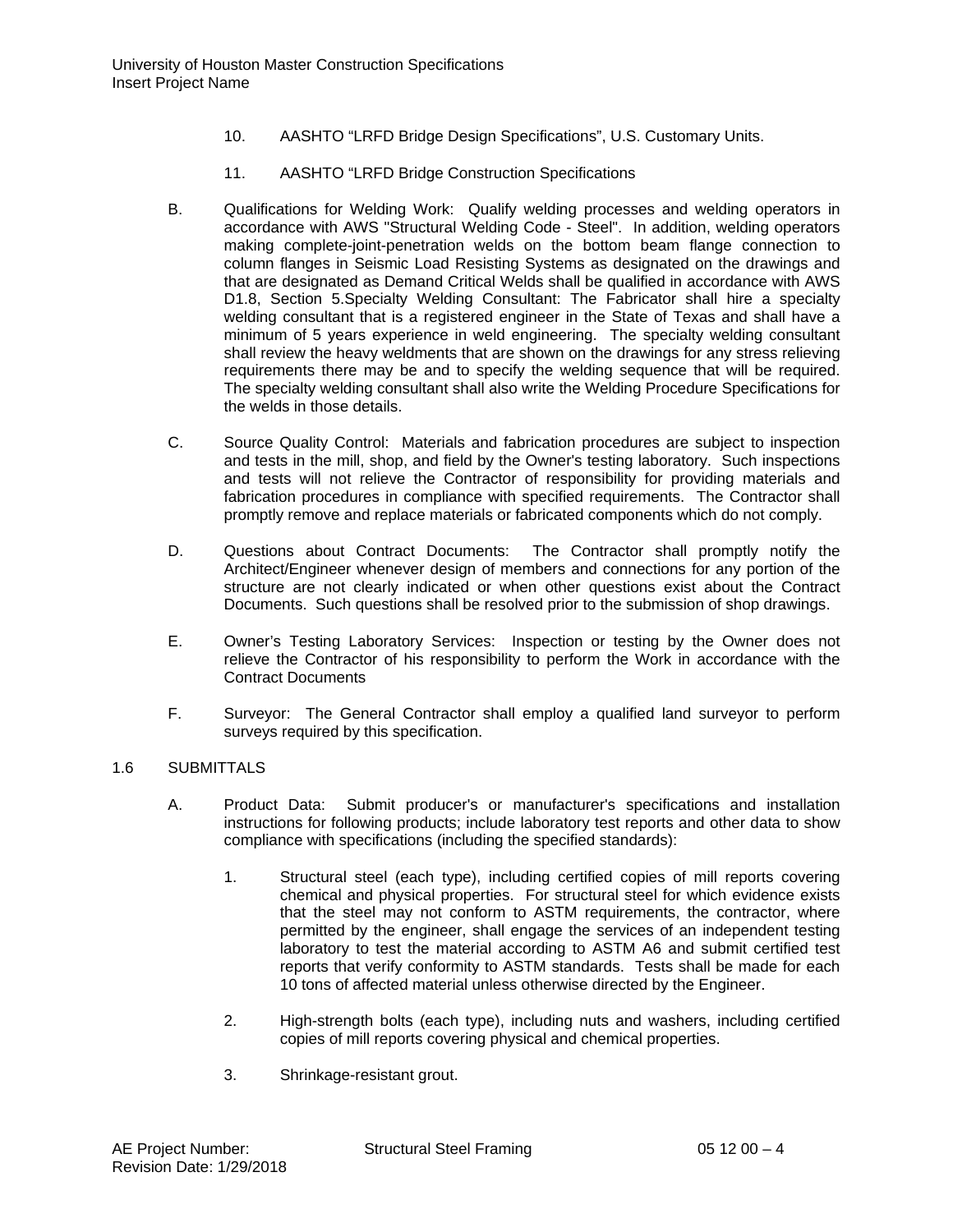- 4. Unfinished bolts and nuts.
- 5. Welding electrodes (each type).
- 6. Structural steel primer paint.
- 7. Inorganic or other protective paint.
- 8. Shear studs.
- 9. Direct tension indicators.
- 10. Forged steel clevises and turnbuckles, including certified copies of test reports verifying strength capacities in accordance with these specifications.
- B. LEED Submittals
	- 1. Recycled Content- Credit MR4.1/MR 4.2: Provide documentation indicating percentages of post-consumer and pre-consumer recycled content by weight per unit of product or assembly containing the product. Indicate the percentage of the dollar value of the recycled content compared to the total dollar value of the product or assembly containing the product.
	- 2. Material Proximity- Credit MR 5.1/MR 5.2: When the distance to the project site is 500 miles or less, indicate location and distance to project site of extraction, harvesting, recovery, and manufacturing of all materials. Indicate the dollar value of the material cost of the product containing local/regional materials. Where product components are sourced or manufactured in separate locations, provide location and percentage by weight of each component per unit of product.
- C. Shop Drawing and Erection Drawings:
	- 1. All drawings submitted for review shall have the approved shop drawing stamp of the Design Team as part of the title block. The approved shop drawing stamp will be provided in electronic format to the successful bidder.
	- 2. Definitions:
		- a. Shop Drawings: Drawings of the individual structural steel shipping pieces that are to be produced in the fabrication shop.
		- b. Erection Drawings: Field-installation or member-placement drawings that are prepared by the Fabricator to show the location and attachment of the individual shipping pieces.
		- c. Erection-Bracing Drawings: Drawings that are prepared by the Erector to illustrate the sequence of erection, any requirements for temporary supports and the requirements for raising, bolting, and/or welding. These drawings are in addition to and separate from the Erection Drawings.
	- 3. Shop Drawings: Submit for review and approval shop drawings showing complete details and schedules for fabrication and assembly of structural steel members. The licensed professional engineer responsible for the design of any of the connections shown on the shop drawings shall submit a letter that is sealed attesting that the connection design engineer has reviewed the shop drawings and that the connections designed by the engineer conform to the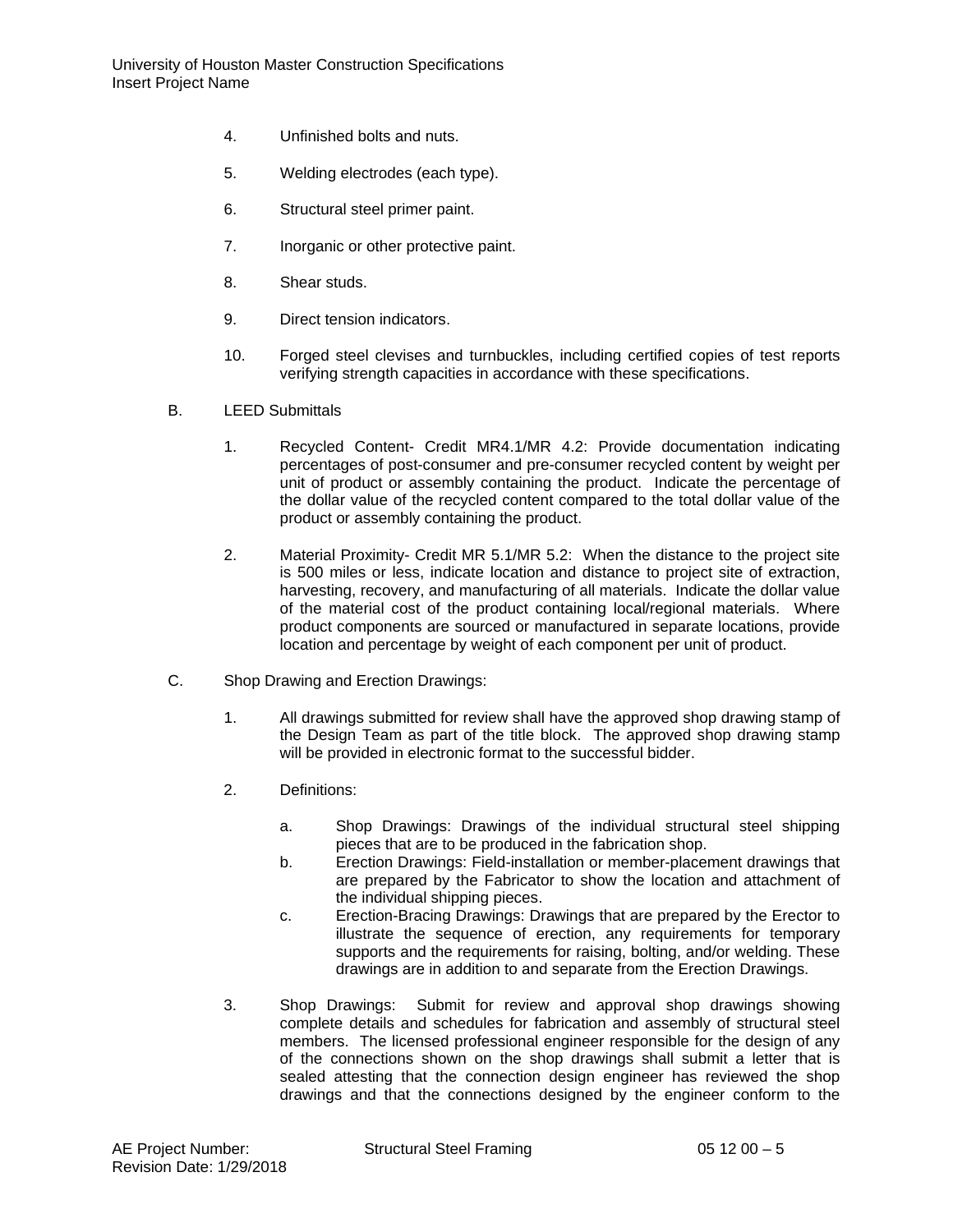engineer's design.Structural steel shop drawings shall include the following minimum information:

- a. Include details of cuts, connections, camber, holes, and other pertinent data. Indicate welds by standard AWS symbols, and show size, length, and type of each weld. Indicate type, size, and length of bolts, distinguishing between shop and field bolts. Identify the type of highstrength bolted connection (slip-critical, direct-tension, or bearing connections). Holes, flange cuts, slots and openings shall be made as required by the structural drawings, all of which shall be properly located by means of templates.
- b. Provide setting drawings, templates, and directions for installation of anchor bolts and other anchorages to be installed by others.
- 4. Erection Drawings: Submit for review and approval complete erection drawings showing field-installation and member-placing instructions for locating and attaching the individual shipping pieces.
- 5. Erection-Bracing Drawings: Submit for record purposes only complete erectionbracing drawings to illustrate the sequence of erection, any requirements for temporary supports and the requirements for raising, bolting, and/or welding.
- 6. Preliminary Connection Review with Steel Fabricator: The fabricator shall submit for review and approval preliminary details of proposed connections for Engineer's review not less than 14 days in advance of the start of preparation of detailed shop drawings. Proposed variations from the details shown on the drawings will be considered and such variations must have preliminary approval from the Engineer prior to the preparation of detailed shop drawings. Failure to adhere to the requirements of this section obligates the Contractor to take responsibility for any and all resulting delays in the detailing and fabrication of structural steel.
- 7. The fabricator alone shall be responsible for all errors of detailing, fabrication, and for the correct fitting of the structural members.
- 8. All fabricated material and connections shall fit within architectural constraints.
- 9. Structural steel members for which shop drawings have not been reviewed and approved shall not be fabricated.
- 10. The omission from the shop drawings of any materials required by the Contract Documents shall not relieve the Contractor of the responsibility of furnishing and installing such materials, even though the shop drawings may have been reviewed and approved.
- 11. Shear Connector Placement Drawing: Provide shop drawing showing proper placement (longitudinal and transverse spacing) of shear connectors on each composite beam requiring such connectors. The shop drawing shall show the proper relationship of the shear connectors to the flutes in the metal deck and the arrangement of shear connectors along the span of the composite beam. Show the method of attachment of shear connectors and proposed brand and model of equipment to be used.
- D. Calculations: The fabricator's engineer shall submit complete signed and sealed design calculations showing all information as specified in Part 2- Connections. The Engineer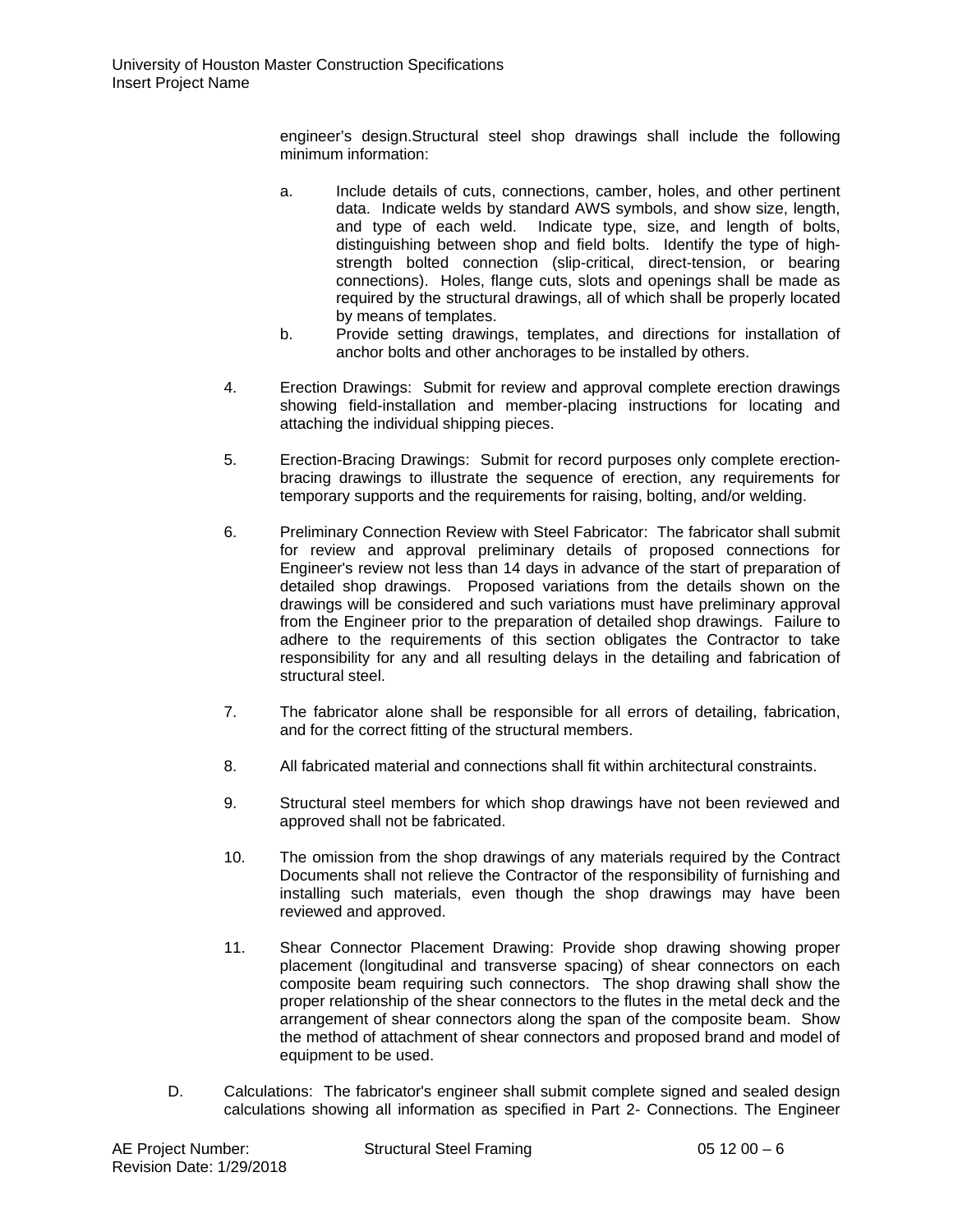reserves the right to reject all shop drawings submitted without complete design calculations.

- E. Surveys: Submit the information requested for all surveys required by this specification.
- F. Test Reports: Submit certified reports of tests required by this Specification Section. Include data on type(s) of tests conducted and test results.
- G. Qualification Data:
	- 1. Submit qualification data, including required certifications, for firms and persons specified in Article 1.4 "Qualifications" to demonstrate their capabilities and experience. Include lists of completed projects with project names and addresses, names and addresses of architects and owners, and other information specified.
	- 2. Submit Welding Procedure Specifications (WPS) in accordance with ANSI/AWS D1.1 for all welded joints. Submit test reports showing successful passage of qualification tests for all non-prequalified WPSs.
	- 3. Provide certification that welders to be employed in work have satisfactorily passed AWS qualification tests as specified in section 1.05-B. If recertification of welders is required, retesting will be at Contractor's responsibility.
	- 4. A fabricator that is registered with the local building official and is approved to perform fabrication without special inspection shall submit a certificate of compliance stating that the work was performed in accordance with the approved construction documents.
- H. Substitutions:
	- 1. Substitutions for the member sizes, type(s) of steel connection details or any other modifications proposed by the Contractor will be considered by the Architect/Engineer only under the following conditions:
		- a. That the request has been made and accepted prior to the submission of shop drawings. All substitutions shall be clearly marked and indicated on the shop drawings as a substitute.
		- b. That there is a substantial cost advantage or time advantage to the Owner; or that the proposed revision is necessary to obtain the required materials or methods at the proper times to accomplish the work in the time scheduled.
		- c. That sufficient sketches, engineering calculations, and other data have been submitted to facilitate checking by the Architect/Engineer, including cost reductions or savings in time to complete the work.
		- d. In no case shall such revisions result in additional cost to the Owner.
- I. Longspan Steel Erection Procedure: Submit a written, detailed erection procedure for the longspan steel system that has been reviewed and approved by the General Contractor, Fabricator, Steel Erector and his registered Engineer. Submit calculations and drawings prepared under the supervision of a licensed professional engineer for the final erection procedure.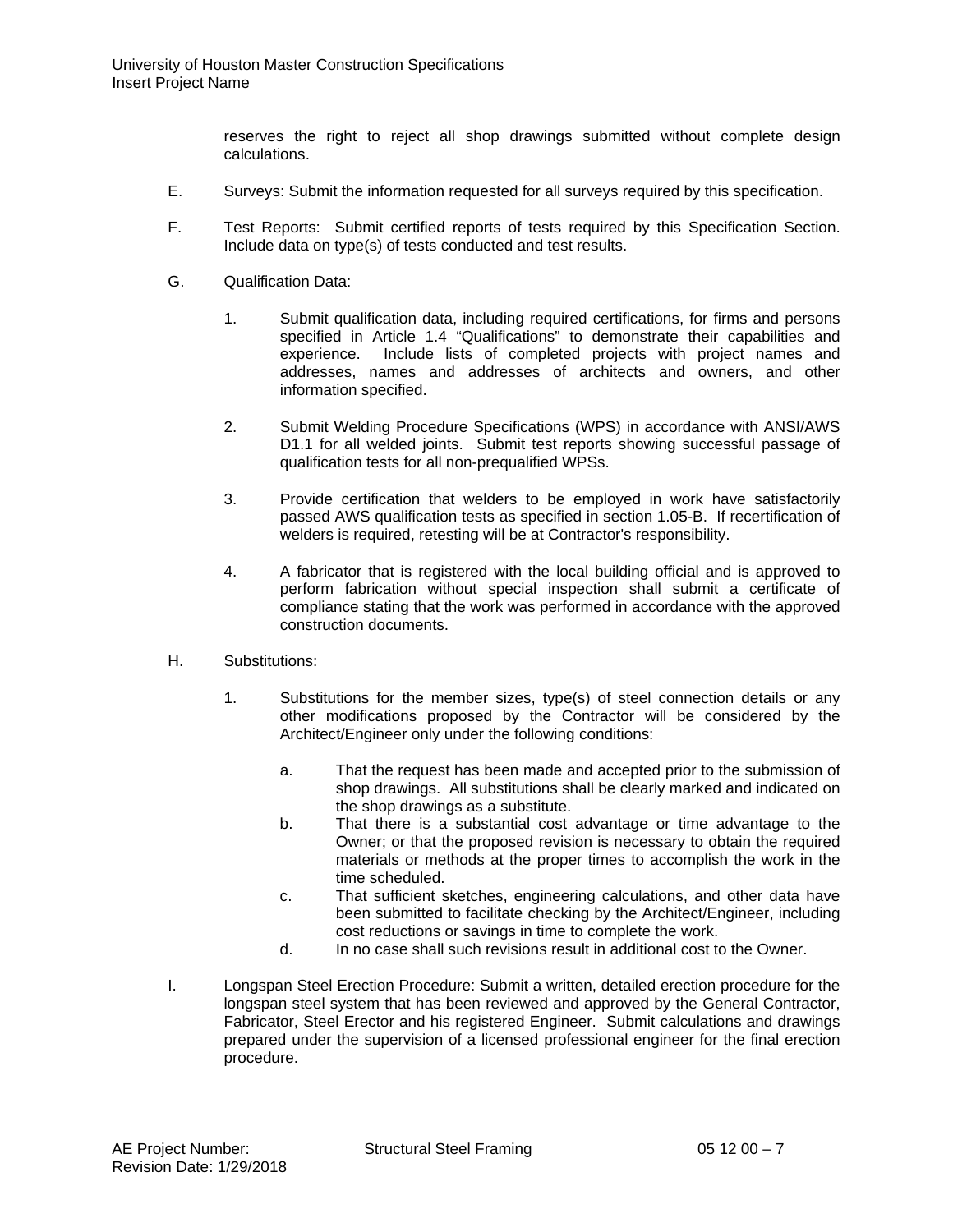University of Houston Master Construction Specifications Insert Project Name

## 1.7 PRE-CONSTRUCTION CONFERENCE

- A. At least 14 days prior to beginning structural steel erection, the Contractor shall hold a meeting to review the detailed quality control and construction requirements and to determine the procedures for producing proper structural steel construction. Also review requirements for submittals, status of coordinating work and availability of materials. Establish work progress schedule and procedures for materials inspection, testing and certifications.
- B. The Contractor shall require responsible representatives of every party who is concerned with the structural steel work to attend the conference, including but not limited to the following:

Contractor's Superintendent Laboratory responsible for field quality control Structural Steel Detailer Structural Steel Fabricator Structural Steel Erector Owner's and Architect's/Engineer's Representative

C. Minutes of the meeting shall be recorded, typed and printed by the Contractor and distributed by him to all parties concerned within 5 days of the meeting. One copy of the minutes shall be transmitted to the following for information purposes:

> Owner's Representative Architect Engineer-of-Record

- D. The Engineer shall be present at the conference. The Contractor shall notify the Engineer at least 7 days prior to the scheduled date of the conference.
- 1.8 DELIVERY, STORAGE AND HANDLING
	- A. Deliver materials to site at such intervals to ensure uninterrupted progress of work.
	- B. Deliver anchor bolts and anchorage devices, which are to be embedded in cast-in-place concrete or masonry, in ample time so as not to delay work.
	- C. Store materials to permit easy access for inspection and identification. Keep steel members off ground, using pallets, platforms, or other supports. Protect steel members and packaged materials from corrosion and deterioration. Do not store materials on structure in a manner that might exceed allowable loads on or cause distortion or damage to members or supporting structures. Repair or replace damaged materials or structures as directed by Architect/Engineer.
	- D. Furnish all fuel, maintenance, and equipment required for hoisting and placement of materials under this contract.
	- E. Process, pay for and maintain all permits and certificates of on-site inspection required for derricks, cranes and hoisting equipment. No derrick, crane or hoisting equipment shall be operated without a certificate of operation and a certificate of on-site inspection, as required by governing authorities.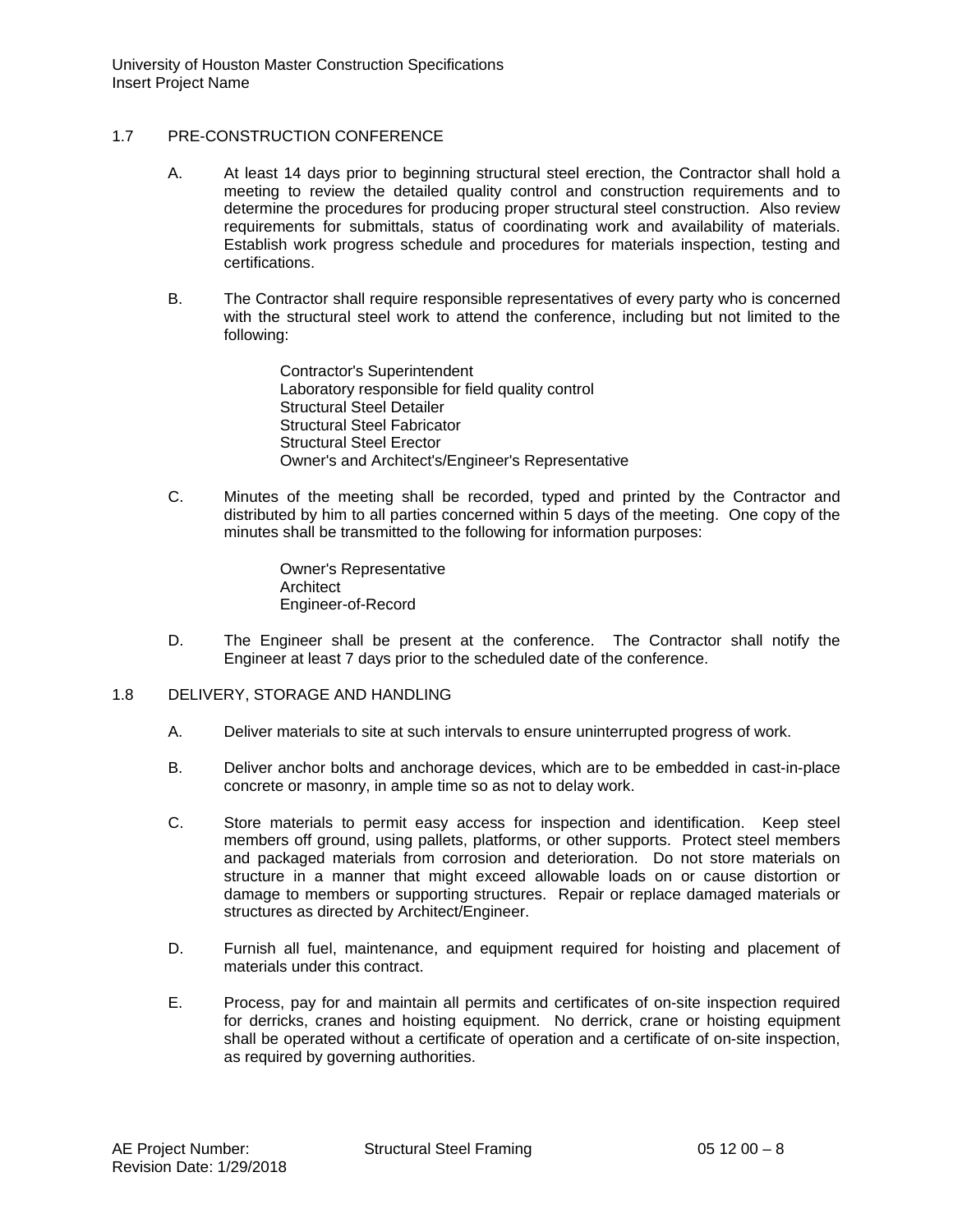- 1. In addition to the above, all hoisting equipment shall be installed, operated and maintained in accordance with all applicable regulations of authorities having jurisdiction.
- 2. The Contractor shall furnish street storage and sidewalk crossing permits.

#### 1.9 JOB CONDITIONS

A. The Contractor shall coordinate the fabrication and erection of all structural steel work with the work of other trades.

## PART 2 - PRODUCTS

## 2.1 MATERIALS

- A. Structural Steel: All hot rolled steel plates, shapes, sheet piling, and bars shall be new steel conforming to ASTM A6.
- B. Structural steel shall comply with the provisions of the following ASTM Specifications as appropriate for the grades and types, and at the locations as specified on the drawings:
	- 1. Structural Steel Wide Flange and WT Shapes High Strength Steel, ASTM A992. ASTM A572, Grade 50 is acceptable as a substitute for A992.
	- 2. Structural Steel Wide Flange and WT Shapes High Strength Steel, ASTM A572, Grade 60.
	- 3. Structural Steel Wide Flange and WT Shapes High Strength Steel, ASTM A572, Grade 65.
	- 4. Structural Steel Wide Flange and WT Shapes High Strength Steel, ASTM A913, Grade 50.
	- 5. Structural Steel Wide Flange and WT Shapes High Strength Steel, ASTM A913, Grade 60.
	- 6. Structural Steel Wide Flange and WT Shapes High Strength Steel, ASTM A913, Grade 65.
	- 7. Structural Steel Wide Flange and WT Shapes High Strength Steel, ASTM A913, Grade 70.
	- 8. M-Shapes, S-Shapes, and Channels Carbon Steel, ASTM A36.
	- 9. M-Shapes, S-Shapes, and Channels High Strength Steel, ASTM A572, Grade 50.
	- 10. Angle Shapes Carbon Steel, ASTM A36.
	- 11. Angle Shapes High Strength Steel, ASTM A529, Grade 50.
	- 12. Angle Shapes High Strength Steel, ASTM A572, Grade 50.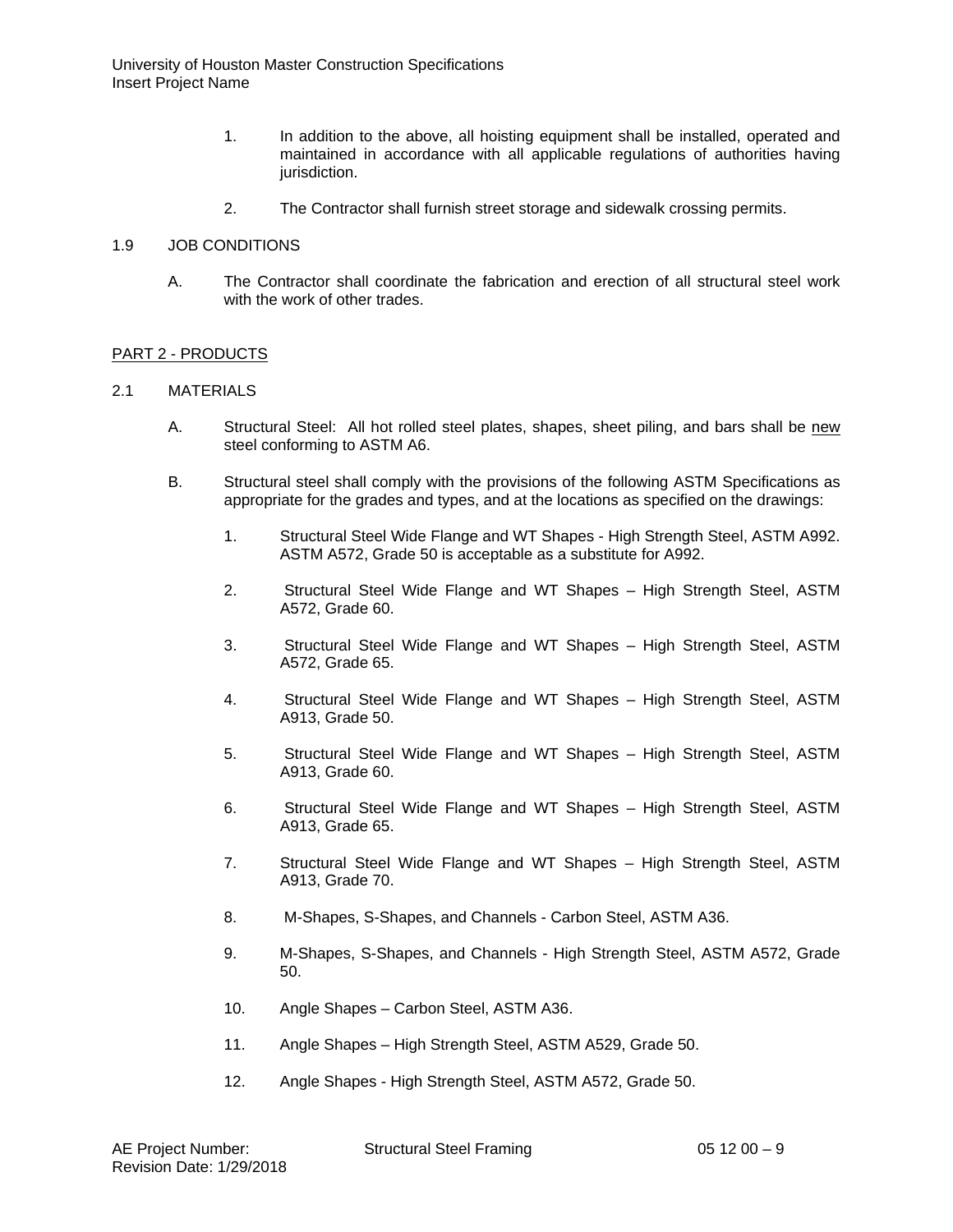- 13. Angle Shapes High Strength Steel, ASTM A572, Grade 60.
- 14. Structural Steel Plates and Bars Carbon Steel, ASTM A36.
- 15. Structural Steel Plates and Bars High Strength Steel, ASTM A572, Grade 50.
- 16. Structural Shapes, Plates and Bars Weathering Steel, ASTM A588 or ASTM A242.
- 17. Steel Pipe ASTM A53 (Type E or S) Grade B(Fy = 35 ksi).
- 18. Round HSS ASTM A500 Grade B (Fy = 42 ksi) or ASTM A501 with written approval from the engineer.
- 19. Round HSS ASTM A500, Grade C (Fy = 46 ksi).
- 20. Square and Rectangular HSS ASTM A500, Grade B (Fy = 46 ksi).
- 21. Square and Rectangular HSS ASTM A500, Grade C (Fy = 50 ksi).
- 22. Round, Square, and Rectangular HSS Weathering Steel, ASTM A847.
- 23. Seamless Large Diameter Pipe: API 5L X42
- 24. Seamless Large Diameter Pipe: API 5L X52
- 25. Welded Large Diameter Pipe ASTM A 500, Grade B
- 26. Pins ASTM A36 and ASTM A108.
- 27. Pins AISI C1030.
- 28. Requirements for Heavy Shapes and Plates in Welded Connections:
	- a. Structural Shapes: ASTM A6 structural shapes with a flange thickness greater than 2 inches used as members subject to primary tensile forces due to tension or flexure and spliced or connected using complete-joint penetration welds that fuse through the thickness of the member shall be supplied with Charpy V-Notch impact test results in accordance with ASTM A6, Supplementary Requirement S30, "Charpy V-Notch Impact Test for Structural Shapes: Alternate Core Location".
	- b. Plates: Plates greater than 2 inches thick used in built-up cross sections used as members subject to primary tensile forces due to tension or flexure and spliced or connected using complete-joint penetration welds that fuse through the thickness of the member shall be supplied with Charpy V-Notch impact test results in accordance with ASTM A6, Supplementary Requirement S5, "Charpy V-Notch Impact Test". The impact test shall comply with ASTM A673, Frequency P, and shall meet a minimum average value of 20 ft-lbs absorbed energy at +70 F.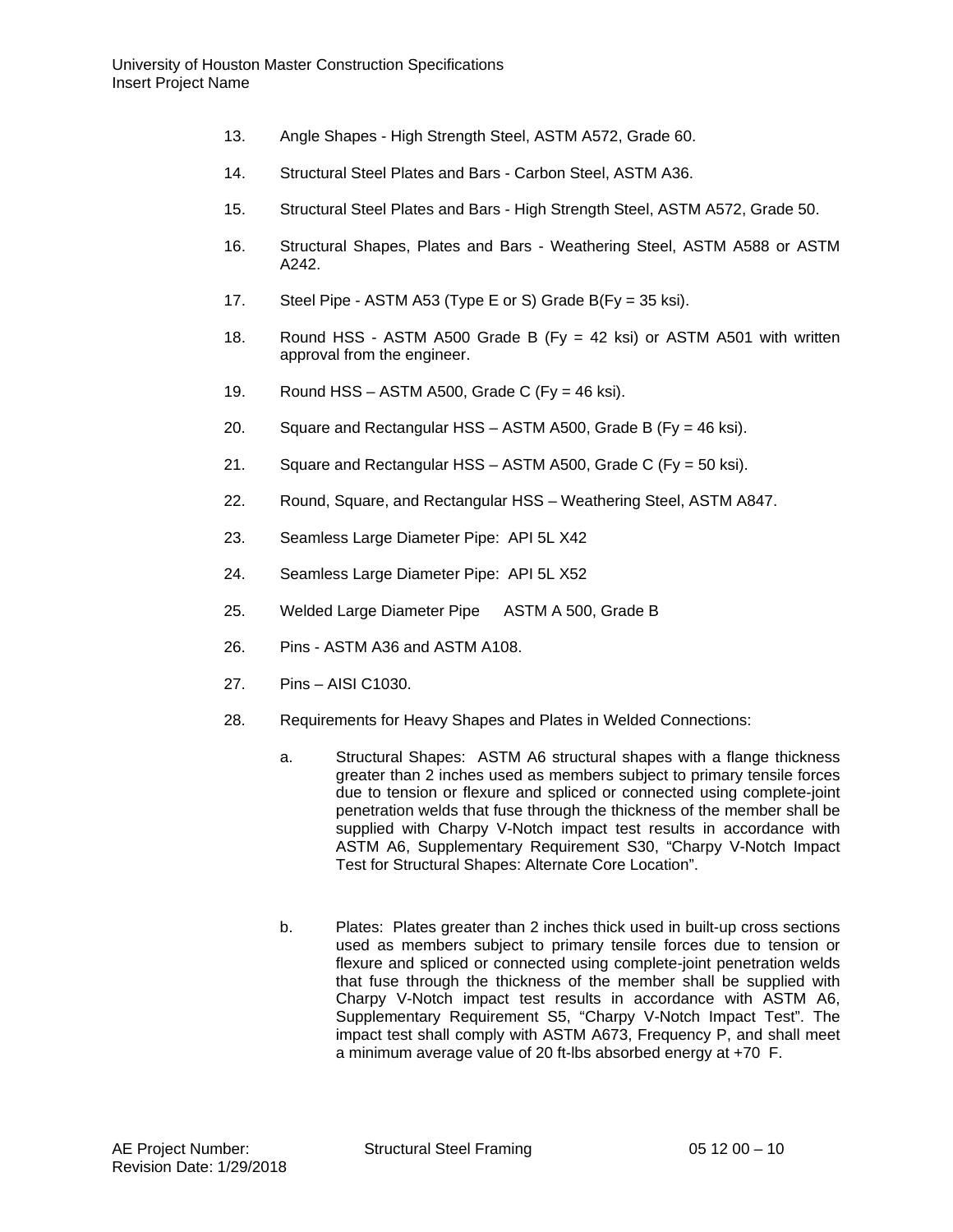- c. Shop Inspection: Members in designated joints shall be inspected by the fabricator prior to fabrication according to the requirements of specification section 05122 for rolled shapes or ASTM A770 for plates as applicable. The following joints are included:
	- (1) truss knuckles
- 29. Requirements for Heavy Shapes in Seismic Load Resisting Systems: Structural steel that is part of the Seismic Load Resisting System as identified on the drawings and has the following properties shall comply with the provisions of Part 1, Section 6.3 of ANSI/AISC 341.
	- a. Structural Shapes: ASTM A6 shapes with flange thickness 1  $\frac{1}{2}$  inch thick and thicker
	- b. Plates: 2 inches thick and thicker used in the following conditions.
		- (1) Members of built-up sections
			- (2) Connection plates where inelastic strain under seismic loading is expected as identified on the drawings.
			- (3) As the steel core of buckling-restrained braces as identified on the drawings.
- 30. Connection Material: Unless noted otherwise on the drawings, column stiffener plates and doubler plates at moment connections shall be the same grade of steel as the beam connecting the column (highest grade if more than one grade is used). All other connection material except as noted otherwise on the drawings including bearing plates, gusset plates, stiffener plates, filler plates, angles, etc. shall be A36 steel unless a higher or matching grade of steel with the members connected is required by strength or stiffness calculations and provided the resulting sizes are compatible with the members connected.
- C. Structural Steel Surfaces: For fabrication of work which will be exposed to view in the completed structure, use only materials which are smooth and free of surface blemishes including pitting, seam marks, roller marks, rolled trade names and roughness. Remove such blemishes by grinding, or by welding and grinding, prior to cleaning, treating and application of surface finishes.
- D. Cellular and/or Castellated Beams: Specially fabricated steel beams formed by splitting a rolled-shape beam longitudinally with a wave pattern (cellular) or zig-zag pattern (castellated), separating, and re-welding the halves together to make a beam with round or hexagonal, regularly spaced holes shall be designed and fabricated in accordance with the AISC "Specification for Structural Steel Buildings, Allowable Stress Design and Plastic Design, June 1, 1989" or Load and Resistance Factor Design Specification For Structural Steel Buildings, December 27, 1999".. The steel used shall conform to ASTM A572-50, A529-50, or A992. Welding shall conform to the American Welding Society Specification D1.1, "Structural Welding Code – Steel".

Subject to compliance with requirements, acceptable manufacturers include:

SMI Steel Products, Hope, Arkansas, a division of CMC Steel Group

E. Structural Bolts and Threaded Fasteners: Structural bolts and threaded fasteners shall comply with the following ASTM Specifications as appropriate for the types and at the locations as specified on the drawings: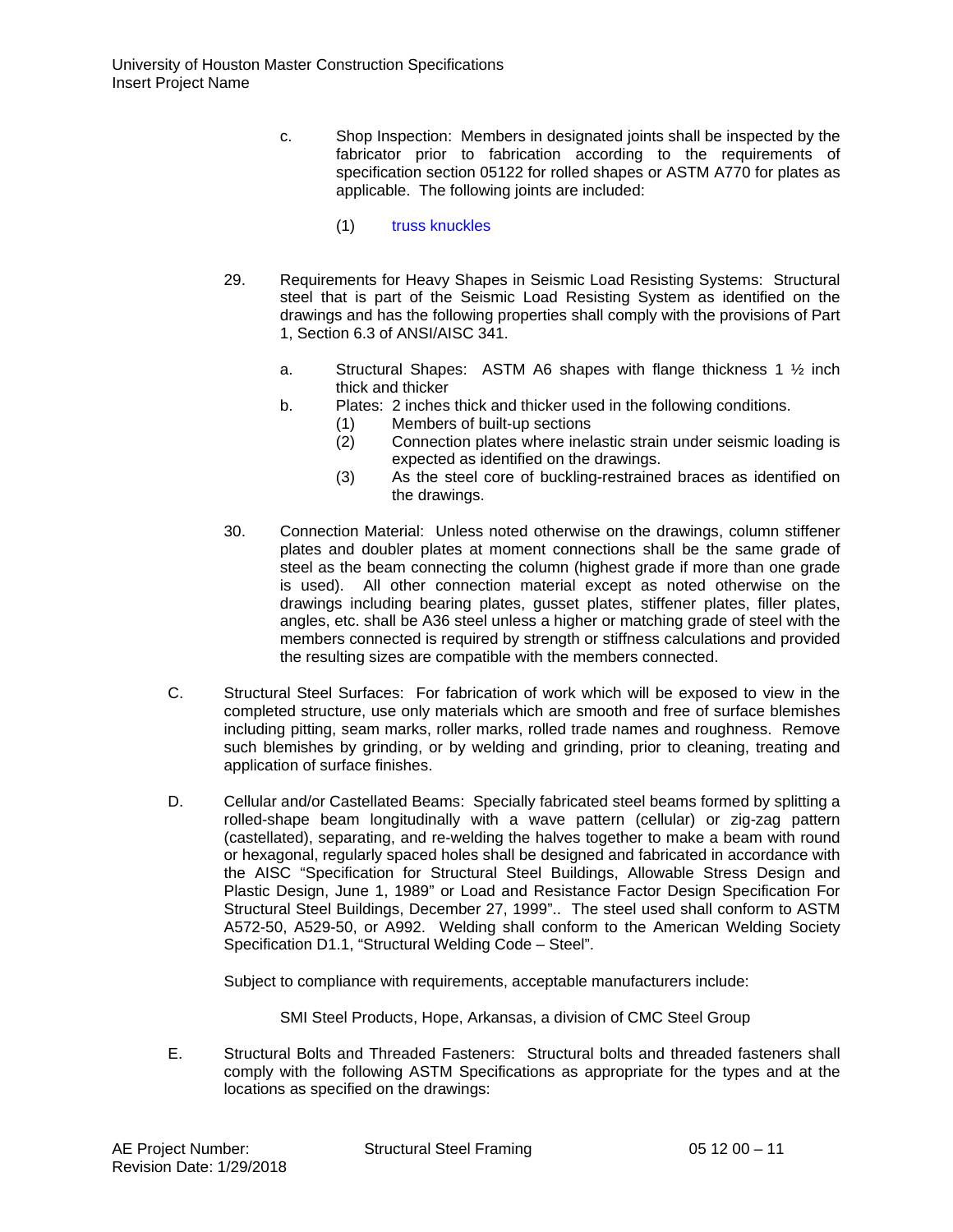- 1. ASTM A325 Type 1.
- 2. ASTM A490 Type 1.
- 3. ASTM A449 Type 1 to be used only for bearing type connections with a bolt diameter greater than 1 1/2".
- 4. Alternative Design Fasteners: Fasteners that incorporate a design feature intended to indicate a predetermined tension or torque (load indicator bolts or "twist-off" bolts) shall conform to the requirements of section 2.8 of the RCSC "Specification for Structural Joints Using ASTM A325 or A490 Bolts".
	- a. Bolts that are manufactured to conform to ASTM A325 shall additionally conform to ASTM F1852.
	- b. Bolts that are manufactured to conform to ASTM A490 shall additionally conform to ASTM F2280.
	- c. Subject to conformance with specified requirements, acceptable manufacturers include but are not limited to:
		- (1) Nucor Fastener, A Division of Nucor Corporation, Conway, AR and St. Joe, IN.
		- (2) Lake Erie Screw Corp., Lakewood, OH.
		- (3) Vermont Fasteners Manufacturing, Swanton, VT.
		- (4) Lohr Structural Fasteners, Humble TX.
- 5. Threaded Round Stock:
	- a. ASTM A36.
	- b. ASTM A572 Grade 50 (to 2 inches in diameter).
	- c. ASTM A572 Grade 42 (greater than 2 inches and up to six inches in diameter).
	- d. ASTM A588 (corrosion resistant).
	- e. ASTM A354 Grade BD, 130 ksi (to 2  $\frac{1}{2}$  inches in diameter).<br>f. ASTM A354 Grade BD, 115 ksi (greater than 2  $\frac{1}{2}$  inches t
	- ASTM A354 Grade BD, 115 ksi (greater than 2 1/2 inches to 4 inches in diameter).
	- g. ASTM A354 Grade BC, 109 ksi (to 2 ½ inches in diameter).
	- h. ASTM A354 Grade BC, 99 ksi (greater than 2 ½ inches to 4 inches in diameter).
- 6. Bolts and Nuts, High Strength Bolts: Bolts and nuts for all high strength bolts shall be heavy hex head conforming to ANSI Standards B18.2.1 and B18.2.2 respectively. Nuts shall conform to ASTM A563.
- 7. Washers: All washers shall be circular, flat and smooth and shall conform to the requirements of Type A washers in ANSI Standard B23.1. Washers for high strength bolts shall be hardened and conform to ASTM F436. Beveled washers for American Standard Beams and channels shall be square or rectangular, shall taper in thickness (16 2/3% slope) with an average thickness of 5/16". When an outer face of a bolted part has a slope greater than 1:20 with respect to a plane normal to the bolt axis, a beveled washer shall be used. Washers to be used with A490 bolts larger than 1 inch in diameter and installed over oversized or short-slotted holes and other similar situations shall conform to ASTM F436 except with 5/16 inch minimum thickness.
- 8. Zinc-Coated Bolts: ASTM A325 bolts, with their nuts and washers, that are used to connect steel called for on the drawings or in the specifications as hot-dip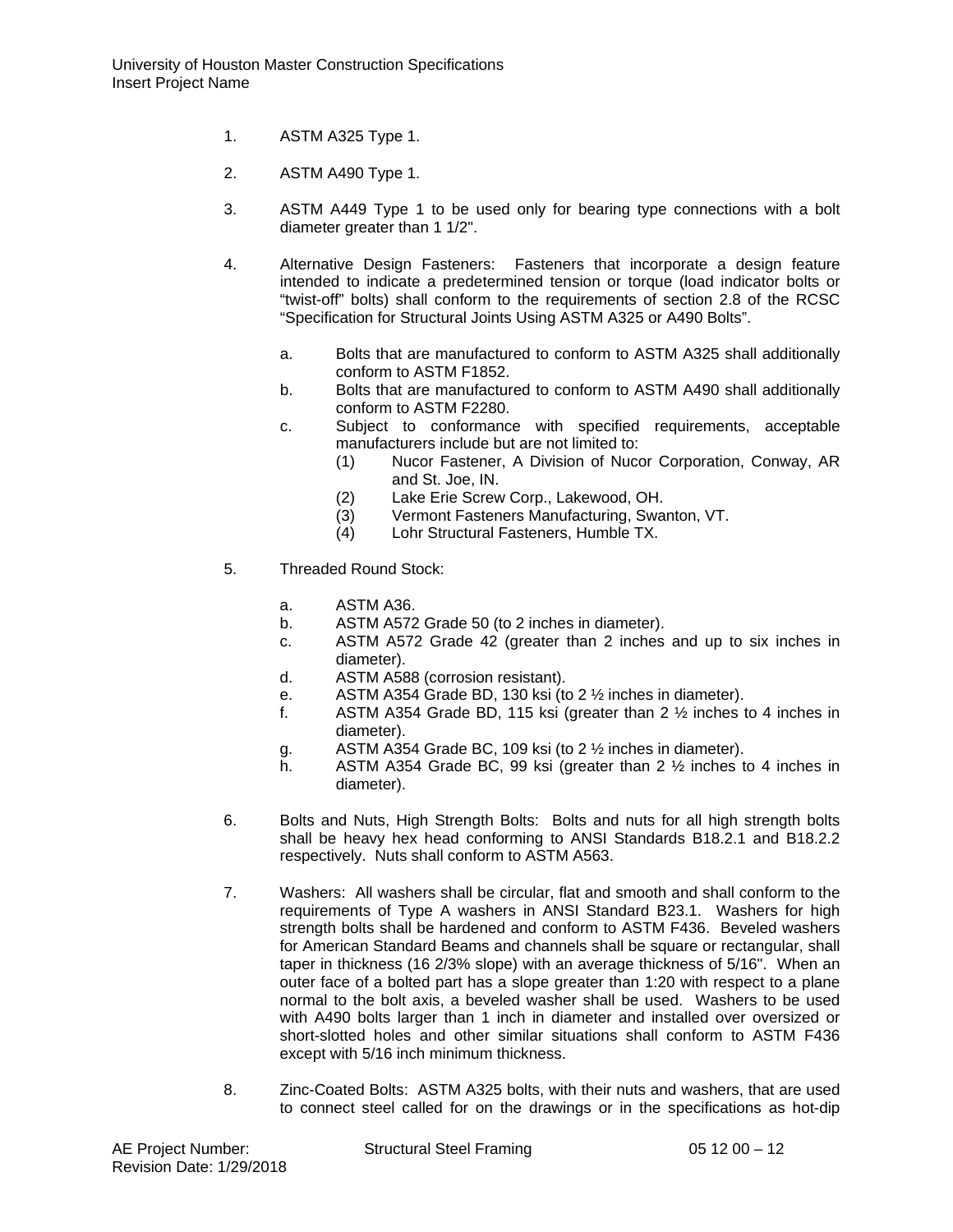galvanized after fabrication shall be zinc-coated either by the hot-dip process in accordance with ASTM A153, Class C or by the mechanical deposition process in accordance with ASTM B695, Class 50, Type 1. The bolts, nuts, and washers shall all be zinc-coated using the same process and they shall be considered together as an assembly and shall be tested and shipped together as such. Comply with all the requirements of ASTM A325 and ASTM A563 as they relate to zinc-coated materials. ASTM F1852 bolts with their nuts, and washers shall be zinc-coated only by the mechanical deposition process in accordance with ASTM B695, Class 50, Type 1. Do not zinc-coat ASTM A490 bolts.

- 9. Atmospheric Corrosion Resistant Bolts: High strength bolts, nuts and washers connecting steel specified as ASTM A588 or A242 weathering steel shall be weather resistant Type 3 bolts and similarly treated nuts and washers.
- 10. Direct Tension Indicators: Compressible washer-type direct-tension indicators conforming to ASTM F959.

Subject to conformance with specified requirements, acceptable manufacturers include but are not limited to:

Applied Bolting Technology, Ludlow, VT Turnasure, LLC. Langhorne, PA

- 11. Bolt Lubrication: All bolts shall be well lubricated at time of installation. Dry, rusty bolts will not be allowed.
- 12. New Bolts: All bolts shall be new and shall not be reused.
- F. Electrodes for Welding:
	- 1. Provide electrodes that comply with AWS D1.1, "Structural Welding Code Steel" and that can produce welds that have a minimum Charpy V-notch toughness of 20 ft-lbs at 40° F, unless noted otherwise in these specifications or on the drawings.
	- 2. For welds made in members and connections that are a part of the Seismic Load Resisting System as identified on the drawings, provide electrodes that comply with the provisions of ANSI/AWS D1.8, Section 6.3
	- 3. Electrodes for various welding processes shall be as specified below:
		- a. SMAW:
			- (1) E70XX low hydrogen
			- (2) E80XX for Grade 60 & 65 Steel with CJP welds or as indicated on the drawings
		- b. SAW:
			- (1) F7X-EXXX<br>(2) E8X-EXX-
			- E8X–EXX-XX for Grade 60 & 65 Steel with CJP welds or as indicated on the drawings
		- c. GMAW:
			- (1) ER70S-X
			- (2) ER80S-X for Grade 60 & 65 Steel with CJP welds or as indicated on the drawings
		- d. FCAW:
			- (1) E7XT-X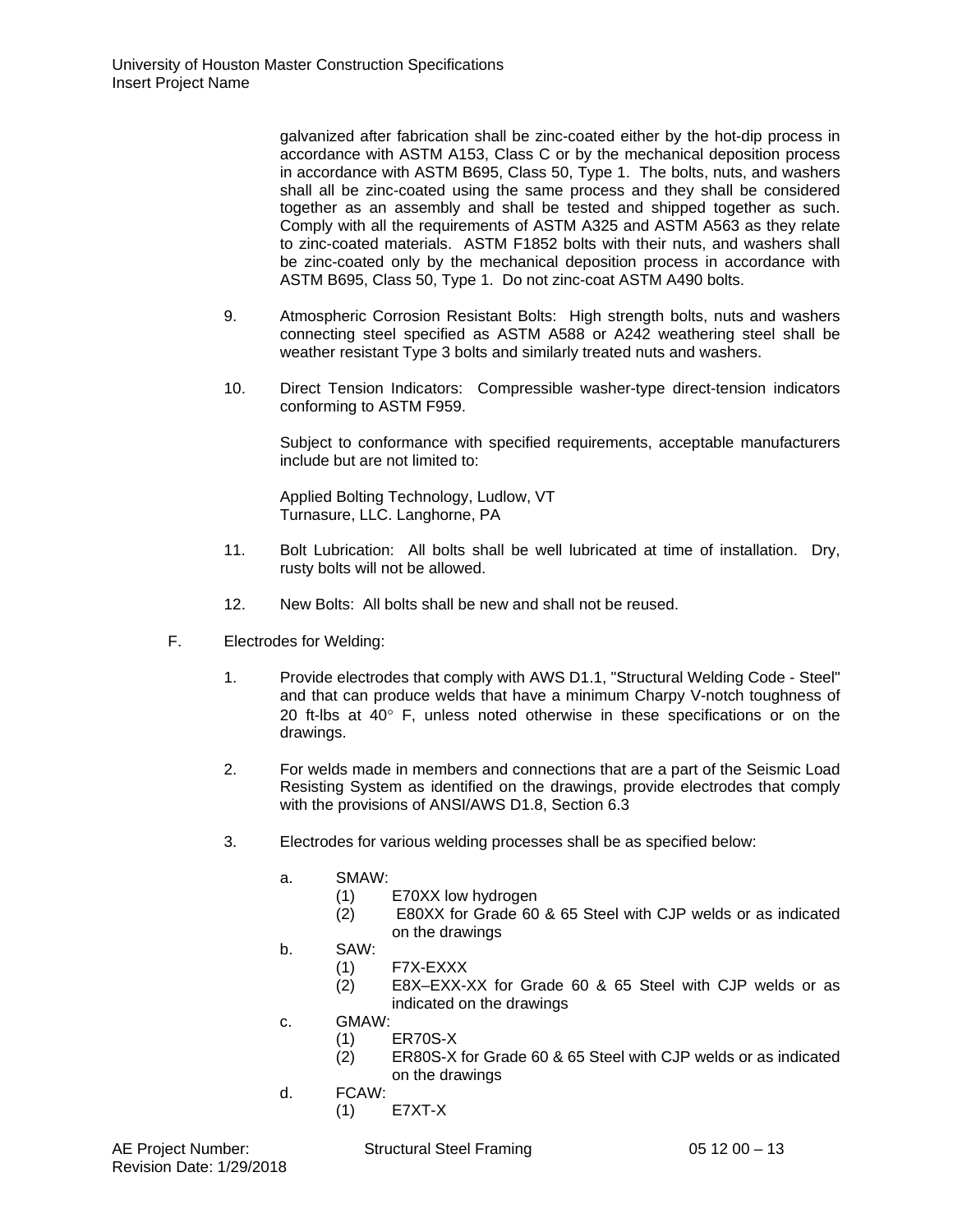- (2) E8XT-X for Grade 60 & 65 Steel with CJP welds or as indicated on the drawings
- 4. Weathering Steel Electrodes shall conform to Table 3.3 of the ANSI/AWS D1.1 Manual.
- 5. Electrodes shall be compatible with parent metal joined.
- G. Shear Connectors (Headed Studs): Shear connectors and their installation shall meet all requirements specified in Section 7, Type B of AWS D1.1 "Structural Welding Code-Steel". Sizes of shear connectors shall be as specified on the drawings.
- H. Steel Forgings: ASTM A668, Class A.
- I. Steel Forgings: ASTM A668, Class B. Ultimate strength design capacity shall meet or exceed requirements shown on the drawings.
- J. Steel Castings: ASTM A27, Grade 65-35, medium strength carbon steel.
- K. Anchor Rods:
	- 1. All anchor rods shall conform to ASTM F 1554. unless noted otherwise on the drawings and shall be of the yield strength as specified below as appropriate for the types and at the locations as specified on the drawings:
		- a. Grade 36, additionally conforming to Supplementary Requirement S1 of ASTM F 1554 (1/4 inch to 4 inches in diameter).
		- b. Grade 55 (1/4 inch to 4 inches in diameter).(Also comply with Supplementary Requirement S1 of ASTM F1554)
		- c. Grade 105 (1/4 inch to 3 inches in diameter.
	- 2. Anchor rods used with ASTM A588 baseplates shall be threaded round stock conforming to ASTM A588, grade 50.
	- 3. Anchor rods used with galvanized baseplates shall be galvanized.
	- 4. Nuts: All nuts with anchor rods shall be heavy hex head conforming to ASTM A563.
	- 5. Washers: Unless indicated otherwise, washers for all base plates shall be in accordance with the AISC "Steel Construction Manual", Table 14-2 with holes 1/16" larger than the anchor rod diameter. Washers shall conform to ASTM A36 steel.
- L. Structural Steel Primer Paint:
	- 1. Primer paint shall produce a class B coating on all painted faying surfaces that are a part of a slip-critical connection as noted on the drawings; surface prepared according to SSPC-SP-6 (Commercial Blast Cleaning) and shall be of the following types.
		- a. Organic zinc-rich primer utilizing either an epoxy or urethane binder with a minimum volume solids ratio of 50 percent with a minimum zinc content of 80 percent by weight in the dry film. Apply primer at a rate to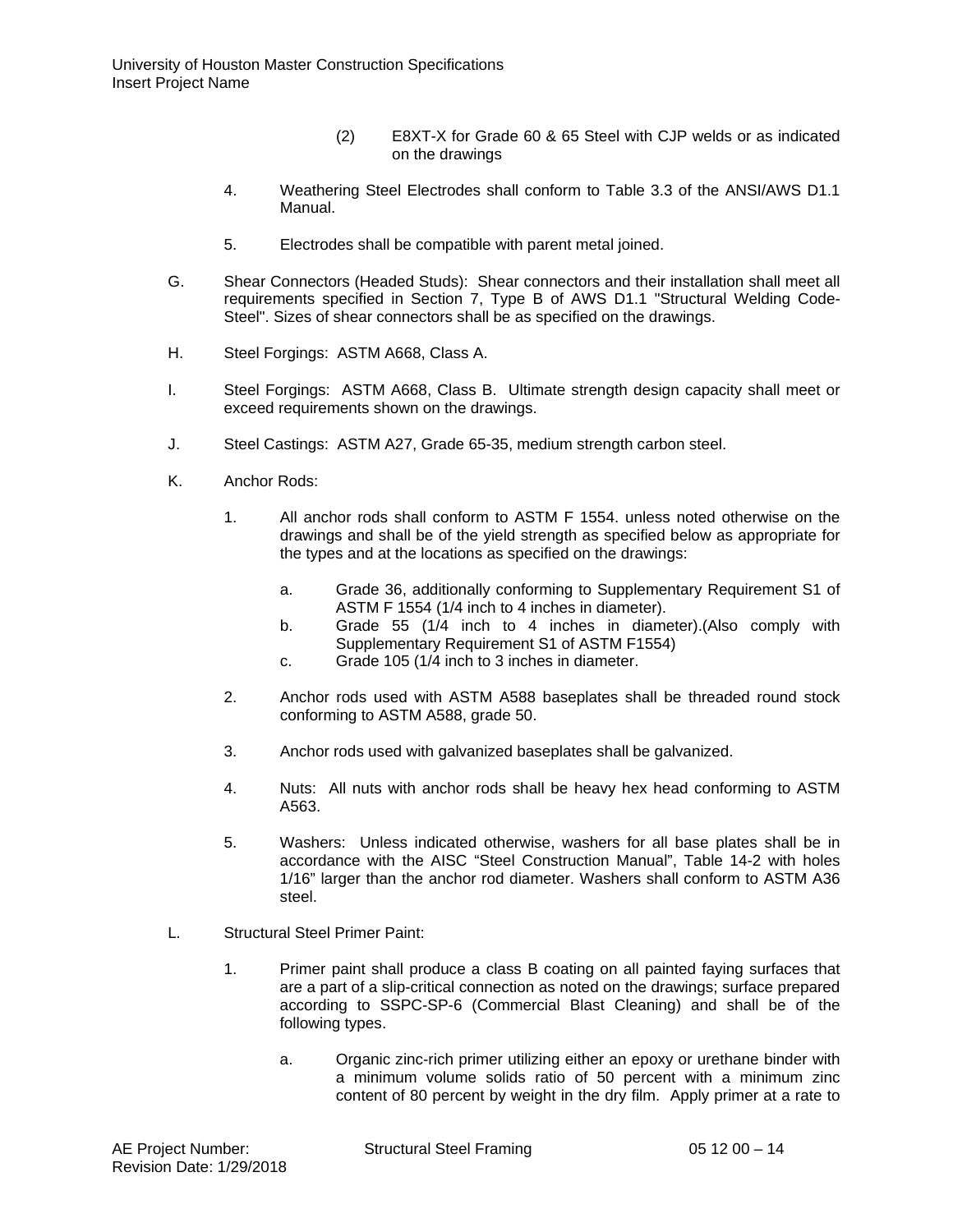achieve a dry film thickness of 3.0 to 4.0 mils. The primer shall comply with the AISC class B slip critical requirement. (SSPC-SP6 Commercial Blast Cleaning).

- b. Ethyl Silicate Inorganic zinc-rich primer with a minimum volume solids ratio of 60 percent and with a minimum zinc content of 75 percent by weight in the dry film. The primer shall comply with the AISC class B slip critical requirement. (SSPC-SP6 Commercial Blast Cleaning).
- c. Polyamide Epoxy with a minimum volume solids ratio of 65 percent. The primer shall comply with the AISC class A slip critical requirement. (SSPC-SP6 Commercial Blast Cleaning).
- 2. Unless noted otherwise, primer paint shall be one of the following types with the indicated surface preparation:
	- a. SSPC-Paint 25.1, Type II; zinc oxide, raw linseed oil and alkyd primer, surface prepared according to SSPC-SP-2 (Hand Tool Cleaning) unless noted otherwise in this specification.
	- b. Fast-curing, lead- and chromate-free, universal modified-alkyd primer with good resistance to normal atmospheric corrosion, complying with performance requirements of FS TT-P-664, surface prepared according to SSPC-SP-2 (Hand Tool Cleaning) unless noted otherwise in this specification. The contractor is responsible for supplying a paint that complies with the VOC requirements of all local governing agencies.
	- c. SSPC-Paint 23 acrylic primer, surface prepared according to SSPC-SP-6 (Commercial Blast Cleaning).
- 3. Hyrdrophobic Acrylic Polymer with dry film thickness of not less than 2.0 mils: Tnemec Series 30, "Spra-Saf EN" or Sherwin Williams, "Spraylastic Exterior Waterborn Dryfall" (SSPC-SP6 Commercial Blast Cleaning).
- 4. Refer to Architect's drawings and specifications for final paint finish requirements of structural steel. Primer paint shall be compatible with final paint requirements.
- M. Non-Shrink Grout: Provide grout type(s) as specified on the drawings:
	- 1. Non-Metallic Non-Shrink Grout: Premixed, non-corrosive, non-staining product containing Portland cement, silica sands, shrinkage compensating agents, and fluidity improving compounds. Conform to ASTM C1107. Provide the minimum strength as shown below as determined by grout cube test at 28 days:
		- a. 6,000 PSI for supporting concrete 3000 psi and less.
		- b. 8,000 PSI for supporting concrete greater than 3000 psi and less than or equal to 4000 psi.
		- c. Unless noted otherwise on the drawings, grout strength on supporting concrete greater than 4000 psi shall be 8000 psi.

Subject to conformance with specified requirements, acceptable non-shrink grouts include:

"Crystex" and "Duragrout" as manufactured by L&M Construction Chemicals, Inc.

"Sure Grip High Performance Grout," and "1107 Advantage Grout" as manufactured by Dayton-Superior Corporation.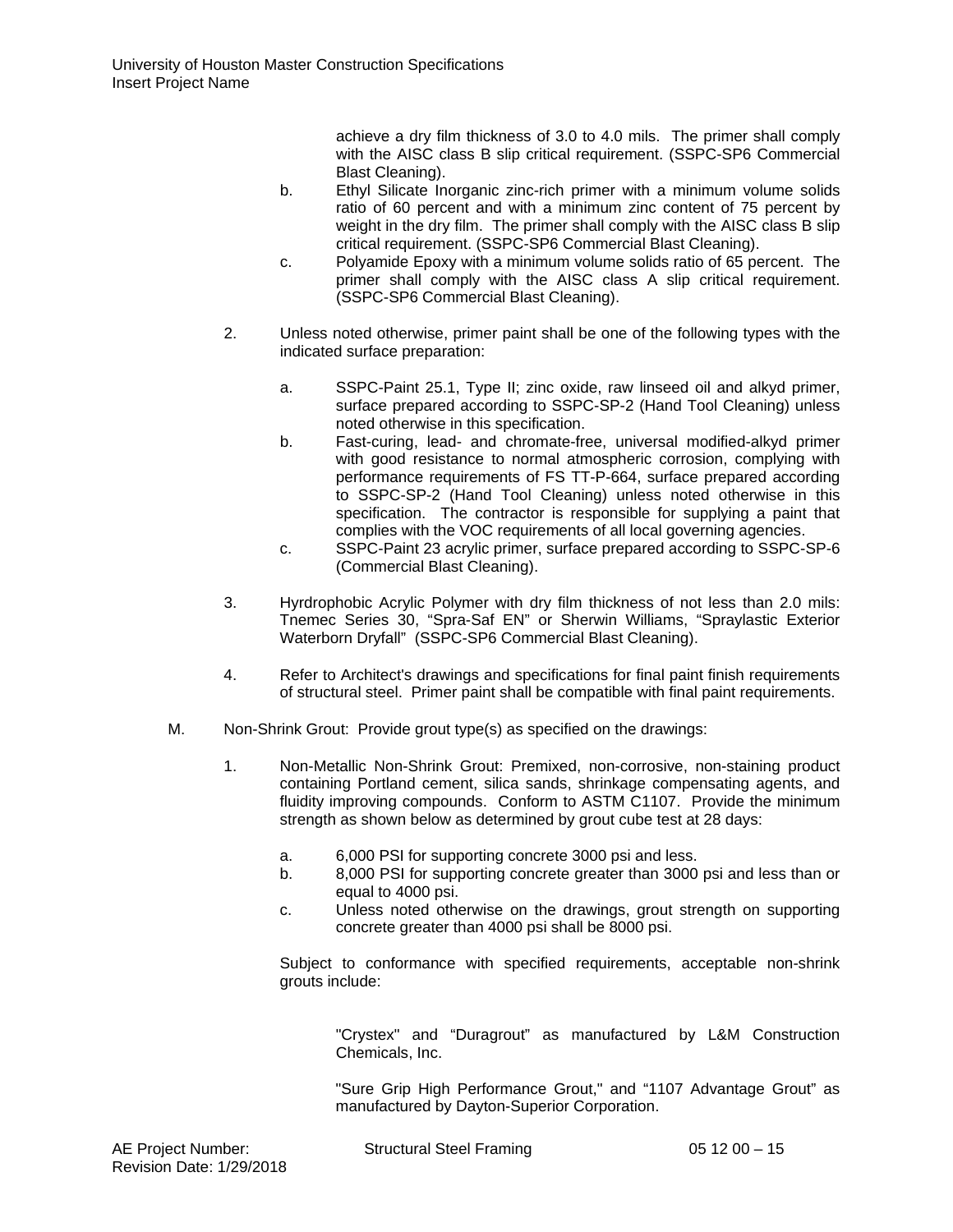Masterflow 555", and "Set Grout" as manufactured by BASF Construction Chemicals, MBT Protection and Repair Products.

"Five Star Grout" as manufactured by U.S. Grout Corp.

"NS Grout" as manufactured by The Euclid Chemical Company.

"CG 200 PC", Hilti, Inc.

2. High Flow, Non-Metallic Grout: Use high-flow grout where high fluidity and/or increased placing time is required and for base plates that are larger than 10 square feet. The factory pre-mixed grout shall conform to ASTM C1107, "Standard Specification for Packages Dry, Hydraulic-Cement Grout (Non-Shrink)." In addition, the grout manufacturer shall furnish test data from an independent laboratory indicating that the grout when placed at a fluid consistency shall achieve 95% bearing under a 18" x 36" base plate. Provide one of the following:

"Hi-Flow Grout," as manufactured by The Euclid Chemical Co.

"Masterflow 928 Grout," as manufactured by BASF Construction Chemicals., MBT Protection and Repair Products.

3. Metallic Non-Shrink Grout: Premixed, factory packaged, ferrous aggregate grout conforming to Corps of Engineers CRD-C621. Provide minimum strength of 8,000 psi at 28 days as determined by grout cube tests.

Subject to conformance with specified requirements acceptable products include:

"MasterFlow 885", as manufactured by BASF Construction Chemicals, MBT Protection and Repair Products.

"NS Metallic Grout" and "Hi-Flow Metallic Grout" as manufactured by Euclid Chemical Company.

4. Epoxy Grout: A three-part grout system consisting of a blend of epoxy resin, curing agent and specialty aggregates conforming to Corps of Engineers CRD-590.

Subject to conformance with specified requirements, acceptable products include:

"Epogrout 758" as manufactured by L&M Construction Chemicals, Inc.

" $E^3$ -G",  $E^3$ -F and "E<sup>3</sup>-HP" as manufactured by The Euclid Chemical Company.

"Sure-Grip High-Flow Epoxy Grout" as manufactured by Dayton-Superior Corporation.

"Masterflow 648" and "Masterflow MP" as manufactured by BASF Construction Chemicals, MBT Protection and Repair Products.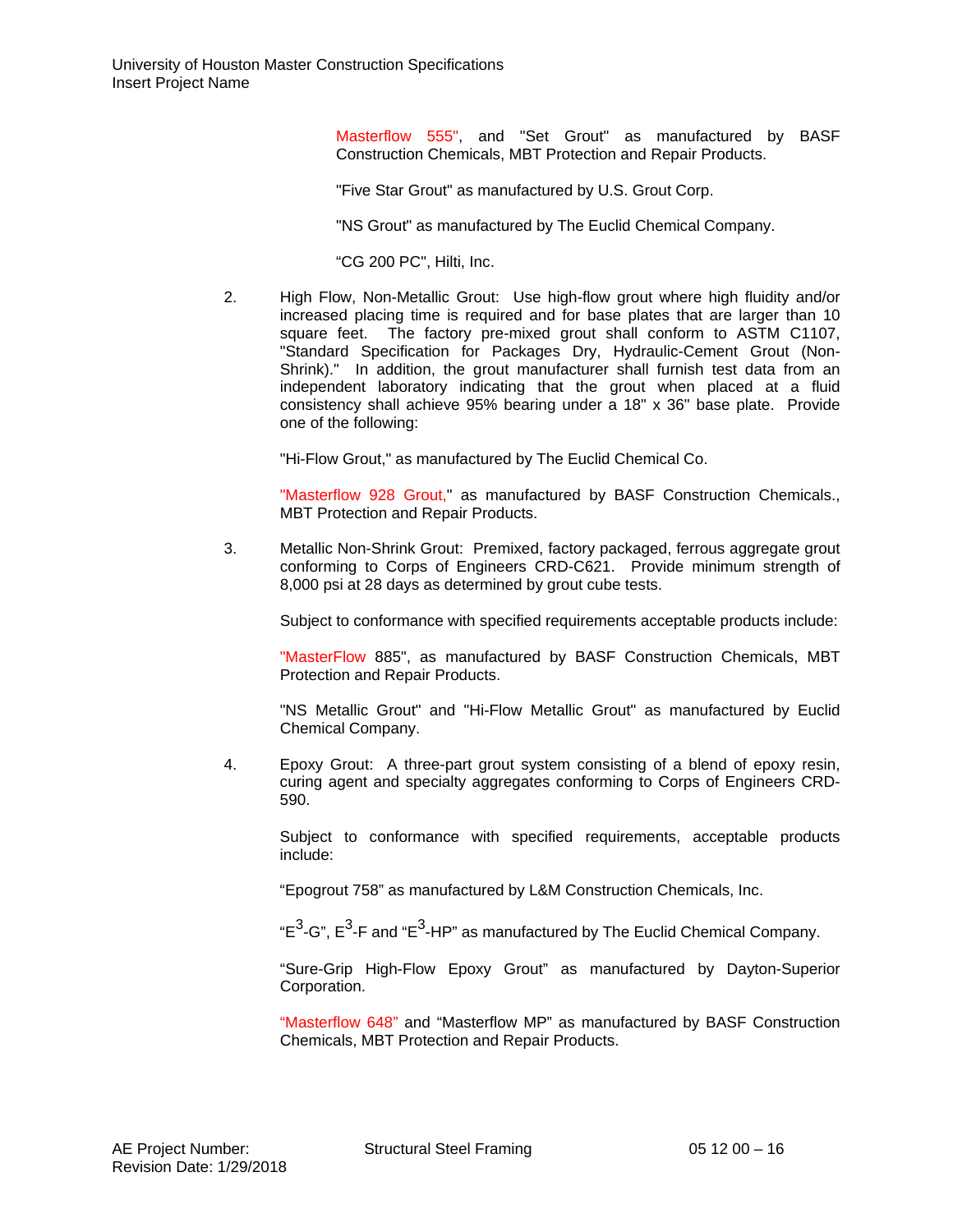- N. Grating: Welded steel bar grating of the type, depth and finish noted on the drawings capable of carrying not less than the stated live load and deflecting not more than span/360 under that load.
- O. Checkered Plate: ASTM A786
- P. Hot Dip Galvanizing:
	- 1. Scope: All structural steel items and their connections permanently exposed to exterior conditions or that are within areas of unconditioned airspace, whether specified on the drawings or not, shall be hot-dipped galvanized after fabrication unless indicated on the drawings or in Specification Section 09900 to receive a primer and/or finish coat. Such items include, but are not limited to:
		- a. Base plates and anchor rods supporting galvanized members shall also be galvanized.
		- b. Shelf angles.
		- c. Parapet wall supporting members.<br>d. Screen wall supporting members.
		- Screen wall supporting members.
		- e. Window washing support members.
		- f. Embedded plates in concrete exposed to unconditioned airspace.
		- g. Garage guardrail steel and connections.
		- h. Cooling tower support steel.
		- i. Building skin support steel exposed to moisture outside the exterior waterproofing surface.
		- j. \*\*\*ADDITIONAL GALVANIZED ITEMS\*\*\*

Examine the architectural and structural drawings for other items required to be hot dipped galvanized.

Zinc-coat all ASTM A325 bolts nuts, and washers used in the connection of such steel. Field welded connections shall have welds protected and the exposed portions of ASTM A490 bolts, nuts and washers shall be protected with galvanizing repair paint.

- 2. Surface Preparation: All steel to be hot dip galvanized shall undergo the following surface preparation as specified by the Steel Structures Painting Council (SSPC), Volume 2.
	- a. Remove all grease, oil, grime and foreign contaminants by thorough cleaning with an alkaline or organic solvent followed by thorough rinsing in cold water.
	- b. Remove scale by pickling in diluted sulfuric or hydrochloric acid. Pickling shall be followed by a rinse in warm water and a second rinse in cold water. As an alternative to pickling, the steel may be white metal blast cleaned according to SSPC-SP-5.
	- c. Dip in a flux solution of zinc ammonia chloride followed by drying at room temperature.
- 3. Zinc Coating: The zinc coating for steel shapes and plates shall conform to ASTM A123. Weight of zinc coating per square foot of surface for 1/8 inch and 3/16" thick steels shall average not less than 2.0 oz. with no individual thickness less than 1.8 oz. The coating weight shall average not less than 2.3 oz. with no individual thickness less than 2.0 oz. for 1/4" thick and heavier steel.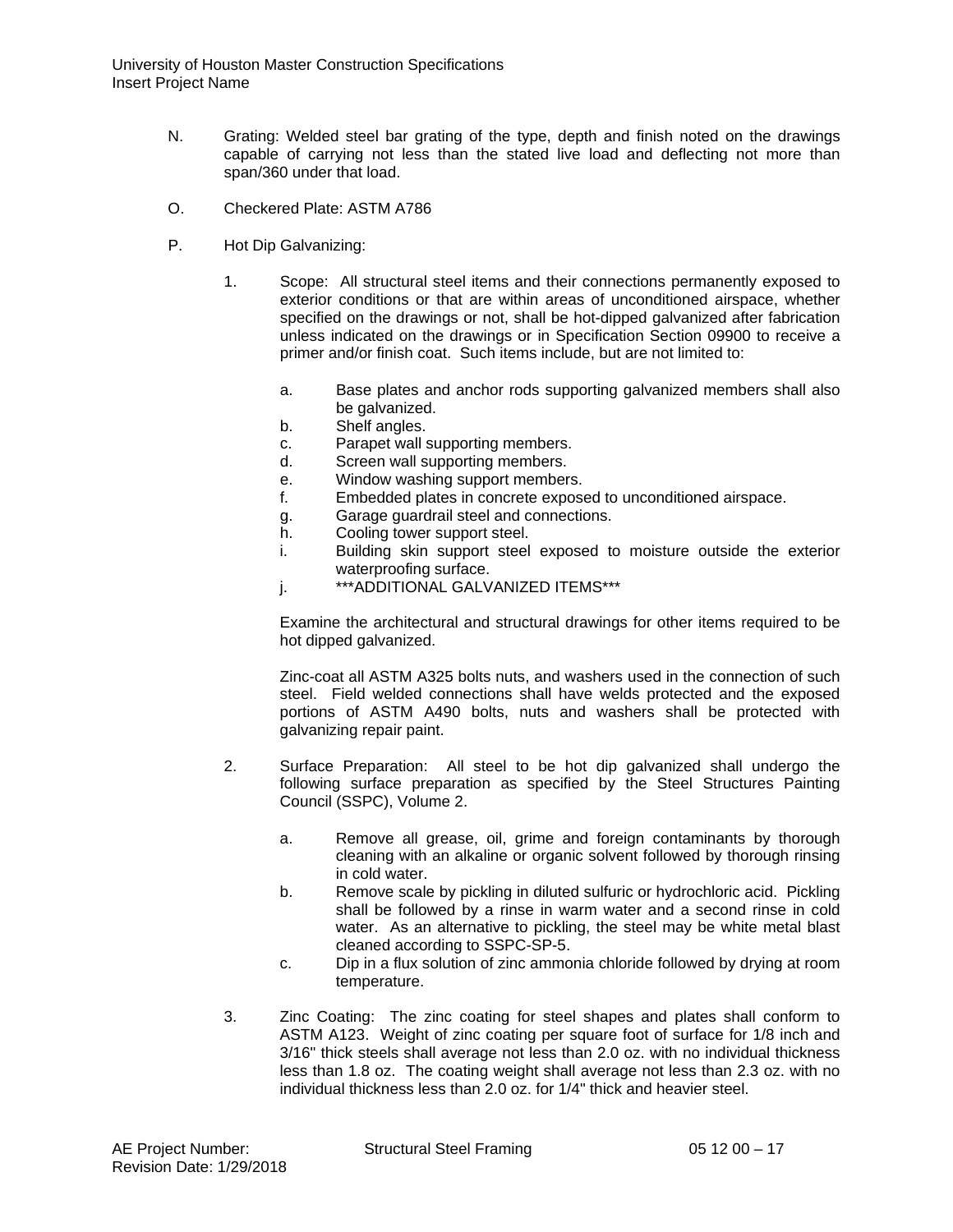- Q. Galvanizing Repair Paint: Galvanizing repair paint shall be "ZRC Cold Galvanizing Compound" as manufactured by ZRC Chemical Products or a paint complying with SSPC-Paint 20.
- R. Frictionless Bearing Pads: Provide frictionless bearing pads at all beam or slab elements where expansion joints are indicated and only a single support is provided.
	- 1. Types:
		- a. Frictionless bearing pads shall be a nominal 3/32" glass filled virgin Tetrafluoroethylene (TFE) conforming to ASTM D4745 with a 10 gauge A36 steel backing plate factory bonded with a tested epoxy performed in a heated bonding process under a controlled pressure. Provide one sliding pad tack welded to the lower supporting surface and one tack welded to the upper surface. Unless detailed otherwise on the drawings, the upper element shall be larger than the lower element on all sides by the amount of the expansion joint width shown on the drawings.
		- b. The lower frictionless bearing pads shall be a nominal 1/16" glass filled virgin Tetrafluoroethylene (TFE) conforming to ASTM D4745 with a 10 gauge A36 steel backing plate factory bonded with a tested epoxy performed in a heated bonding process under a controlled pressure. The upper frictionless bearing pad shall be a 20 gauge stainless steel sheet (RMS<20) resistance welded to a 10 gauge A36 steel backing plate. The lower sliding pad shall be tack welded to the lower supporting surface and the upper pad tack welded to the upper surface. Unless detailed otherwise on the drawings, the upper element shall be larger than the lower element on all sides by the amount of the expansion joint width shown on the drawings.
	- 2. Design: The pad size and design shall conform to AASHTO "LRFD Bridge Design Specifications", Section 14. Design bearing pressure under total service load shall not exceed the manufacturer's recommendation. If Neoprene is used the compressive load shall be limited to 800 psi.
	- 3. Corrosion Resistance: Frictionless bearing pads for exterior or exposed usage shall be manufactured for use in an exposed climate of heat, cold, moisture, and ultraviolet rays. All backing steel in an exposed or open environment shall be shop painted with a zinc rich paint or field painted with "ZRC Cold Galvanizing Compound".
	- 4. Acceptable Manufacturers: The following manufacturers are acceptable:
		- a. Con-Serv, Inc., Georgetown, S.C.
		- b. Seismic Energy Products, L.P., Athens, TX.

Other manufacturers will be acceptable only with Engineer approval prior to bid.

- S. Elastomeric Bearing Pads:
	- 1. Type: All bearing pads shall be AASHTO grade chloroprene pads manufactured from 100 percent chloroprene (neoprene) as the only elastomer. The pads shall conform to the requirements of the AASHTO "LRFD Bridge Construction Specifications", Section 18. Provide pads with a durometer Shore A hardness of sixty plus or minus five.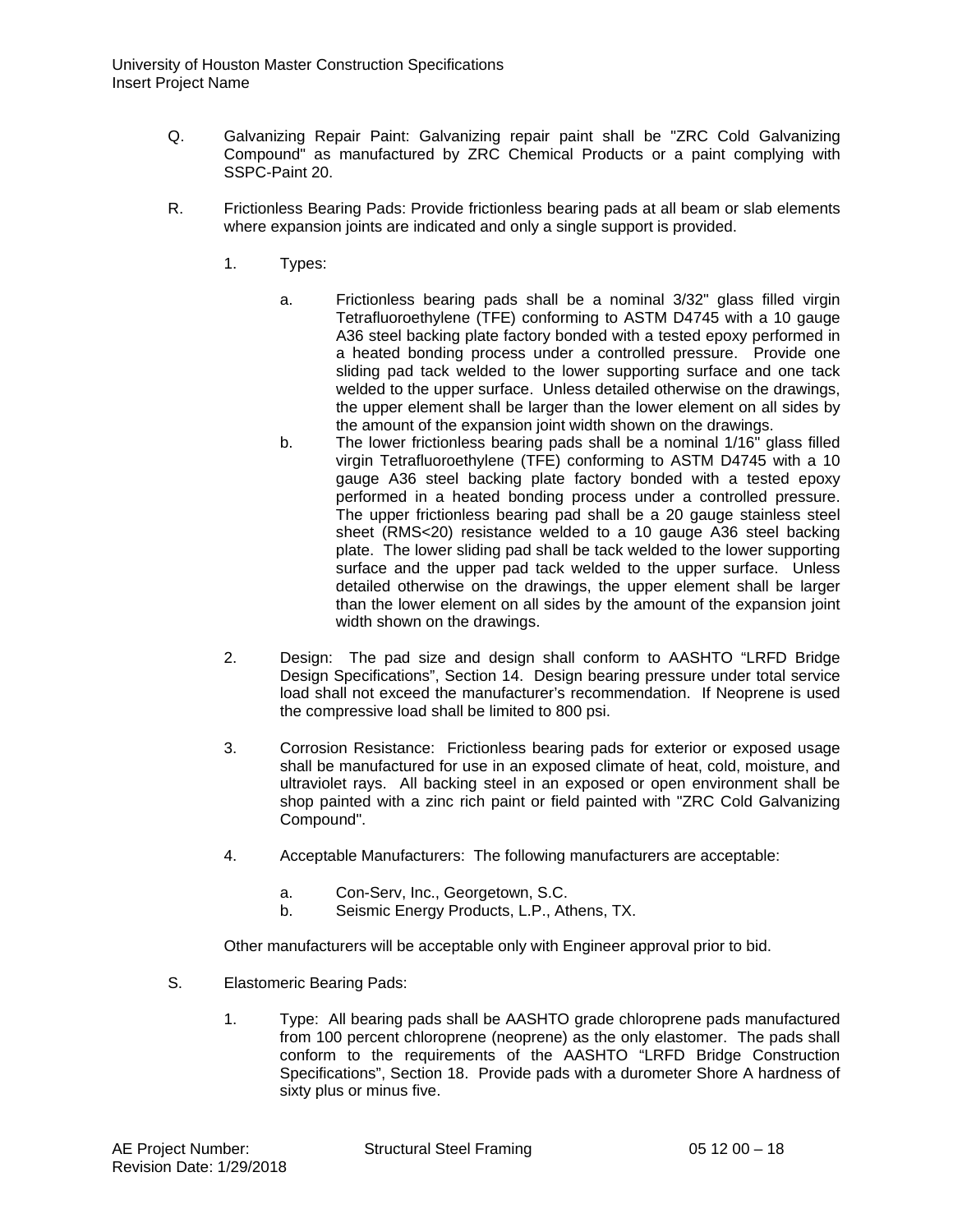- 2. Design: The design of all bearing pads shall conform to the AASHTO "LRFD Bridge Design Specifications", Section 14,.
- 3. Beveled Bearing Pads: Provide beveled bearing pads between non-parallel load surfaces.
- 4. Manufacturers: Acceptable manufacturers are listed below:
	- a. Con-Serv Inc., Georgetown, S.C.
	- b. Seismic Energy Products, L.P., Athens, TX.

Other manufacturers will be acceptable only with Engineer approval prior to bid.

- T. Pot Bearings:
	- 1. General: Provide prefabricated pot bearing assemblies at locations shown on the drawings meeting the material, fabrication, testing, and installation requirements of AASHTO "LRFD Bridge Construction Specifications", Section 18, and the dimensions and movement criteria as specified on the drawings. Each pot bearing assembly shall include all hardware required for a complete installation.
	- 2. Design Requirements: the rotational element of all units (pot, piston, elastomer) shall be designed to provide a maximum load eccentricity of 4 percent of pot diameter under 0.01 rads of rotation. The clearance between pistons and pot shall be sufficient to permit unimpeded rotation up to 150 percent of contract requirements and simultaneous secure sealing at 150 percent of the maximum design load.
	- 3. Finish: All exposed pot bearing steel shall be painted in the field after installation with "Z.R.C. Cold Galvanizing Paint" except for steel conforming to ASTM A588.
	- 4. Load Test: Manufacturer shall perform a minimum of one load test on an actual pot bearing assembly proposed for use on the job. The load test shall verify the coefficient of friction, rotational capacity and load capacity and shall simulate actual anticipated range of field conditions as much as practical. The load test procedure shall be submitted for Engineer review and approval. The results of the load test shall be documented and submitted for review and approval.
	- 5. Shop Drawings and Submittals: Submit complete shop drawings of each bearing for Engineer review and approval prior to fabrication. Submit material certificates of steel, PTFE, and neoprene.
	- 6. Acceptable Manufacturers: Subject to conformance with specified requirements, the following manufacturers are acceptable:

Con-Serv, Inc., Georgetown, S.C. Cosmec, Inc., Walpole MA. Techstar, Inc., Findlay, OH.

#### 2.2 FABRICATION

A. Shop Fabrication and Assembly: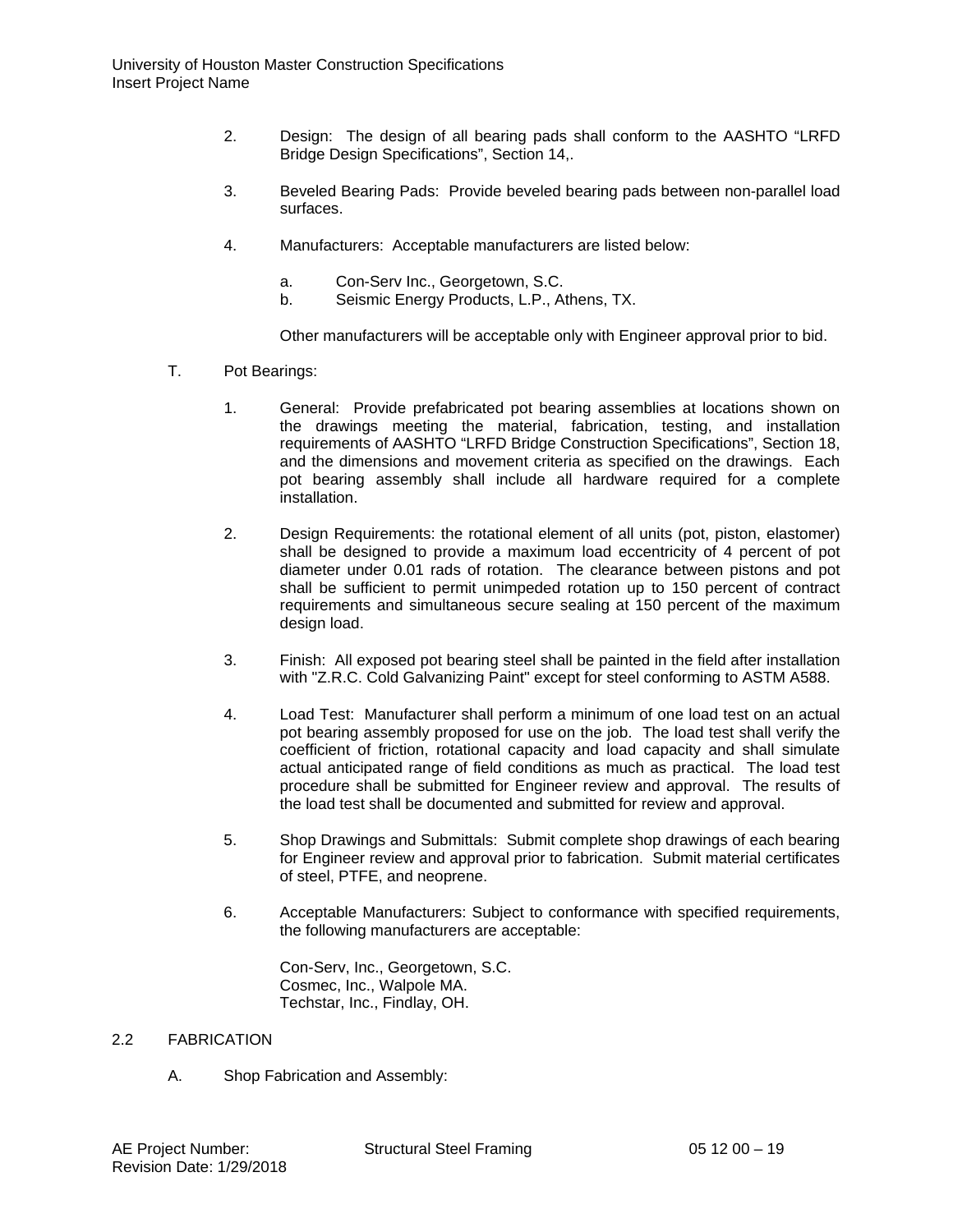- 1. Fabricate and assemble structural assemblies in shop to greatest extent possible. Fabricate items of structural steel in accordance with AISC Specification and as indicated on approved final shop drawings. Provide camber in structural members where indicated. Fabricator shall coordinate connection details, joint fit-up procedures, and field adjustment requirements with erector. The General Contractor shall coordinate provision of all erection bolts, lifting lugs or other devices required for erection with the fabricator and the erector and for interference with architectural finishes and constraints.
- 2. Properly mark and match-mark materials for field assembly. Fabricate for delivery sequence which will expedite erection and minimize field handling of materials.
- 3. Clearly mark the grade of steel on each piece, distinguishable in the field from floor surfaces, for purpose of field inspection and confirmation of grade of steel.
- 4. Milled surfaces of built-up sections shall be completely assembled or welded before milling.
- 5. Fitted stiffeners shall be fabricated neatly between flanges, and the ends of stiffeners shall be milled or ground to secure an even bearing against abutting surfaces. All milled or ground joints shall bear throughout their contact length.
- 6. Continuity plates and stiffeners placed in the webs of rolled shapes that are a part of the Seismic Load Resisting System designated on the drawings shall comply with the requirements of Part 1, paragraph 7.5 of ANSI/AISC 341.
- 7. Bolted joints in the Seismic Load Resisting Systems shall have a class A faying surface unless noted otherwise and except in end-plate moment connections. The bolts shall be pre-tensioned high-strength bolts.
- B. Dimensional Tolerances: Dimensional tolerances of fabricated structural steel shall conform to Section 6.4 of the AISC Code of Standard Practice.
- C. Camber:
	- 1. Camber of structural steel members is indicated on the drawings.
	- 2. Where possible, camber of beams shall be applied by a cold bend process.
	- 3. The local application of heat may be used to introduce or correct camber, curvature, or straightness provided the temperature of the heated area, as measured by temperature crayons or other approved means, does not exceed 1200°F.
	- 4. Where indicated on the drawings in a camber diagram, cantilever or double cantilever beams shall be cambered for the main span and cantilever end separately, either by a staged cold bending process or by the application of heat.
	- 5. Beams and trusses detailed without specified camber shall be fabricated so that after erection any natural camber due to rolling or shop fabrication is upward.
	- 6. Specified camber for beams shall be in accordance with the AISC "Code of Standard Practice".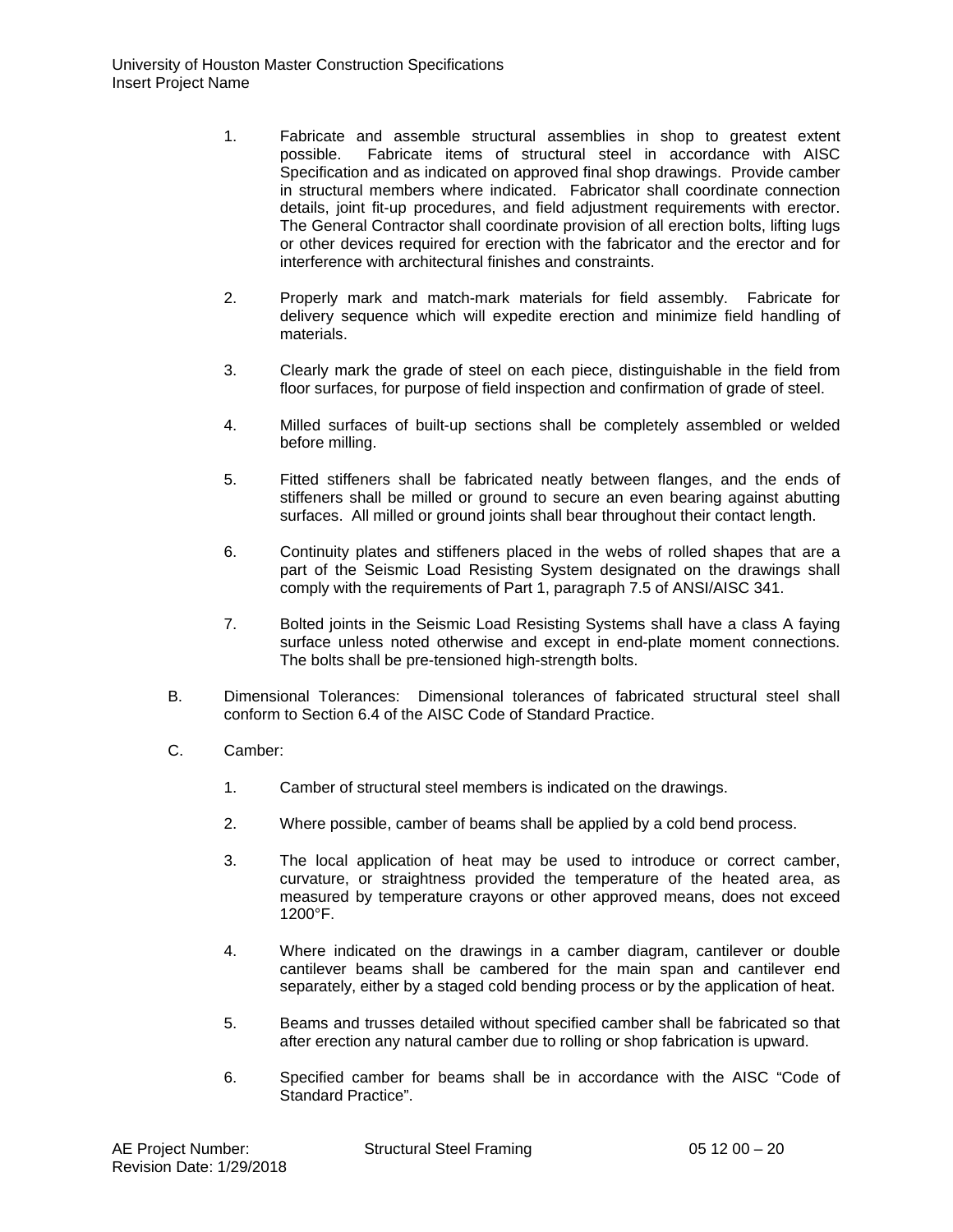- 7. Truss Camber Tolerances: Unless noted otherwise, the tolerance for any specified camber point shall be plus or minus 1/1600 (three-quarter inch per 100 feet) of the distance from the nearest specified support point.
- D. Splices in Structural Steel: Splicing of structural steel members in the shop or the field is prohibited without prior approval of the Engineer. Any member having a splice not shown and detailed on approved shop drawings will be rejected.
- E. Compression Joints: Ends of columns, except as otherwise noted, and other compression joints at splices and other connections as noted on the drawings which depend on contact bearing as part of the splice strength shall be finished to bear in accordance with AISC Specification M2.6 so as to provide complete true bearing in accordance with AISC Specification M4.4.
- F. Cutting: Manual oxygen cutting shall be done only with a mechanically guided torch. An unguided torch may be used provided the cut is not within 1/8 inch of the finished dimension and final removal is completed by means such as chipping or grinding to produce a smooth surface quality free of notches or jagged edges. All corners shall be smooth and rounded to a minimum 1/2" radius.
- G. Holes for Other Work: Provide holes required for securing other work to structural steel framing, and for passage of other work through steel framing members as shown on the contract documents, and/or the final shop drawings.
	- 1. Provide specialty items as indicated to receive other work.
	- 2. Cut, drill, or punch holes perpendicular to metal surfaces. Do not flame cut holes or enlarge holes by burning. Drill holes in bearing plates.
- H. Lifting and Erection Devices: The fabricator shall be responsible for designing, detailing and furnishing all lifting devices and erection aids required for erection. Such devices shall be removed after erection if they interfere with architectural finish requirements.
- I. Special Fabrication Requirements for Welded Tension Splices and Moment Connections Using Complete-Joint-Penetration Groove Welds in Large Members:
	- 1. Scope: Requirements specified herein shall apply to all complete-jointpenetration groove welds that are fused through the thickness of a flange or plate 2 inches thick or thicker and that are subjected to tensile forces due to either direct tension or flexure in the member being connected.
	- 2. Material Verification: The fabricator shall verify that all special material requirements in Part II of this specification are met.
	- 3. Weld Sequencing: Sequence individual passes of multipass welds to minimize the restraint produced against the contraction of subsequent passes. For wide flange shape members with double bevel flanges, weld the inside flanges first, then the outside flanges, and lastly the web.
	- 4. Edge Preparations: Comply with the requirements of AISC Specification Section J1.6 and M2.2 for beam copes and weld access holes.
- J. Drainage Holes: Provide 1 inch diameter drainage (weep) holes in all members (trusses, girders, beams, etc.) exposed to weather where rain water could collect (at low points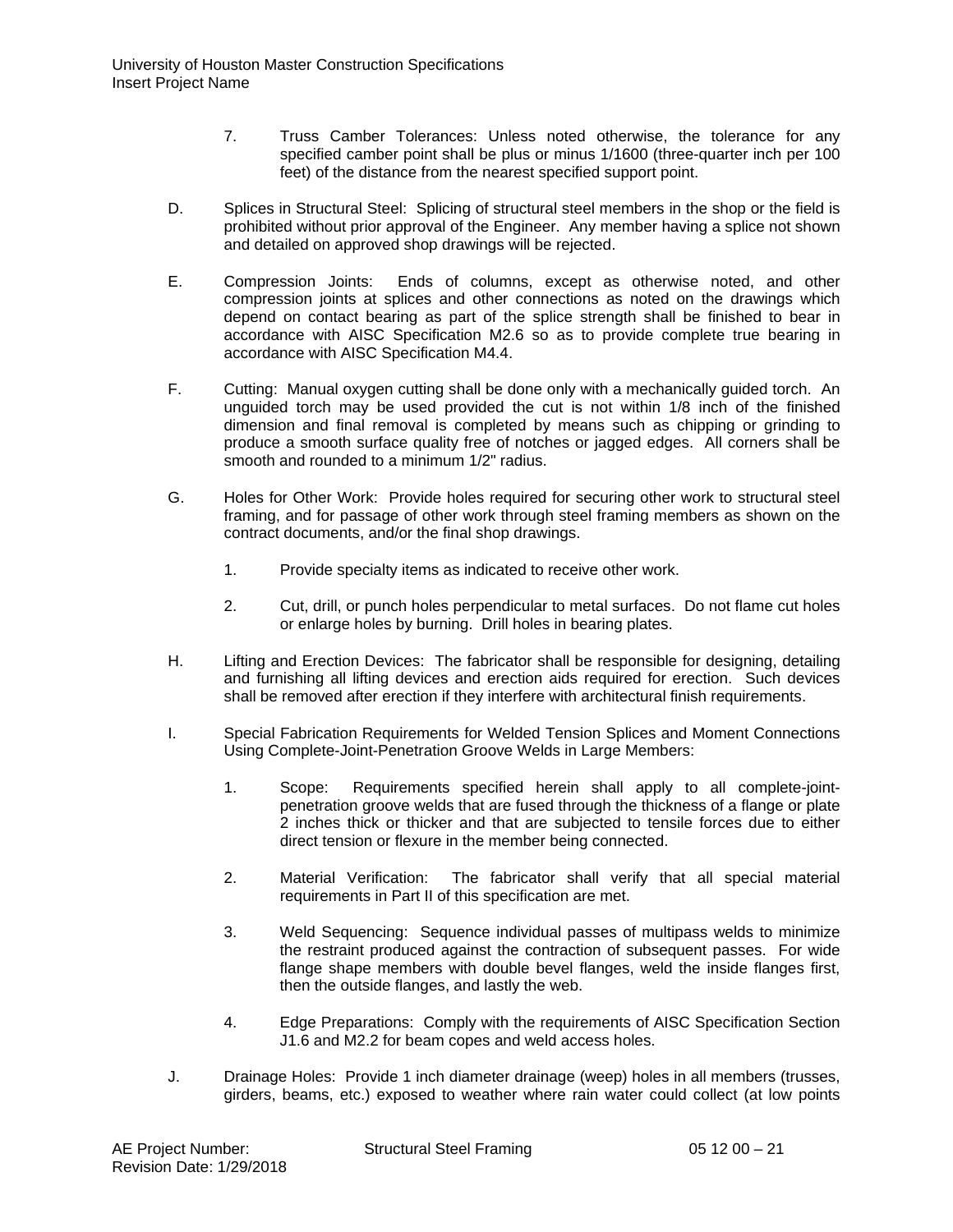and/or behind dams caused by connections, stiffener plates, etc.). Show all holes on shop drawings for review by the Engineer.

# 2.3 WELDING

- A. Code: All shop and field welding shall conform to all requirements in the "Structural Welding Code - Steel", ANSI/AWS D1.1, as published by the American Welding Society (AWS).
- B. Welder Certification: All shop and field welders shall be certified according to AWS procedures for the welding process and welding position used. Each welder shall be assigned an identifying symbol or mark and all shop and field welded connections containing complete or partial joint penetration welds, multi-pass fillet welds, and fillet welds greater than 5/16" shall be identified by the symbol or mark of the welder responsible for the connection.
- C. Minimum Size and Strength:
	- 1. Fillet Welds: Minimum size of fillet welds shall be as specified in Table J2.4 in AISC Specification, Chapter J.
	- 2. Partial-Penetration Groove Welds: The minimum effective throat thickness of partial-penetration groove welds shall be as specified in Table J2.1 in AISC Specification, Chapter J.
	- 3. Minimum Strength of Welded Connections: Except as specified below in "Connections" or noted otherwise on the drawings, all shop and field welds shall develop the full tensile strength of the member or element joined. All members with moment connections as indicated on the drawings shall be welded to develop the full flexural capacity of the member, unless noted otherwise on the drawings.
- D. Filler Metal Requirements: Weld metal shall be as specified in Table J2.5 in AISC Specification, Chapter J and other requirements of this specification.
- E. Welding Procedure Specification:
	- 1. All welding shall be performed in accordance with a Welding Procedure Specification (WPS) as required in AWS D1.1 and approved by the Owner's Testing Laboratory and the Architect/Engineer. The WPS variables shall be within the parameters established by the filler-metal manufacturer. Engage the services of an independent testing laboratory to provide the qualification testing required by AWS D 1.1, chapter 4, part B to qualify any non-prequalified WPS needed for the project. The testing laboratory shall prepare Welding Procedure Qualification Records (WPQR) documenting the successful qualification of each Welding Procedure Specification.
	- 2. Welding Procedure Specifications for welds designated as Demand Critical Welds shall additionally comply with the requirements of ANSI/AWS D1.8, Paragraph 6.1.
- F. Welding Procedures: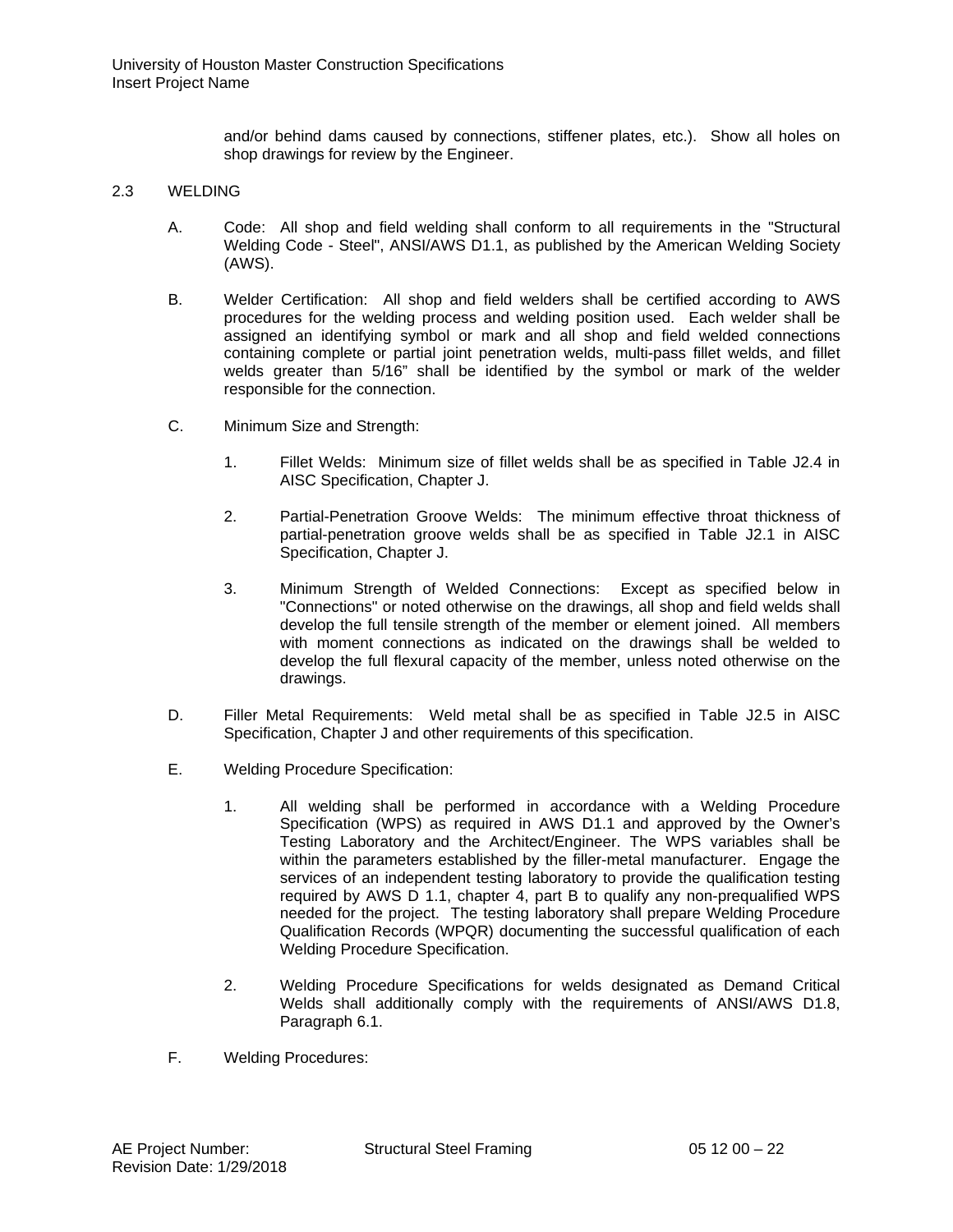- 1. All welding processes shall comply with the requirements of ANSI/AWS D1.1 unless noted otherwise.
- 2. Welding processes for welds that are a part of the Seismic Load Resisting System shall additionally comply with the requirements of ANSI/AWS D1.8, chapter 6.
- 3. Built-up sections assembled by welding shall be free of warpage and all axes shall have true alignment.
- 4. Welds not specified shall, if possible, be continuous fillet welds developing the minimum strength, as specified above, using not less than the minimum fillet welds as specified by AISC.
- 5. The toughness and notch sensitivity of the steel shall be considered in the formation of all welding procedures to prevent brittle and premature fracture during fabrication and erection.
- 6. Before welding is started, the fabricator shall submit for the approval of the Owner's Testing Laboratory in consultation with the Architect/Engineer, written Welding Procedure Specification for all joints to be welded. After approval, the Welding Procedure Specification shall be followed without deviation unless specific approval for change is obtained from the Owner's Testing Laboratory and the Architect/Engineer.
- 7. Before welding, particular attention shall be paid to surface preparation, fit up and cleanliness of surfaces to be welded.
- 8. Minimum preheat and interpass temperatures for structural steel welding shall be as specified in ANSI/AWS D1.1, except that no welding shall be performed when the ambient temperature is lower than 0 degrees F. The temperature shall be measured from the side opposite that upon which the preheat is applied.
- 9. The heat, input, length of weld and sequence of weld shall be controlled to prevent distortions. The surfaces to be welded and the filler metals to be used shall be subject to inspection before any welding is performed.
- 10. Welds shall be sound throughout. There shall be no crack in any weld or weld pass. Welds shall be considered sound if they conform to AWS requirements, as confirmed by non-destructive testing.
- 11. Welds shall be free from overlap.
- 12. Craters shall be filled to the full cross section of the welds.
- 13. For high-strength low-alloy steels, follow welding procedures as recommended by steel producer for exposed and concealed connections.
- 14. Fabricator and erector shall coordinate welding responsibility at all welded joints.
- G. Stress Relieving: All welding sequences shall be such as to reduce the residual stresses due to welding to a minimum value. If high residual stresses are present, stress relieving of joints shall be required. Welded connections shall be detailed and designed to minimize the accumulation and concentration of through-thickness strains due to weld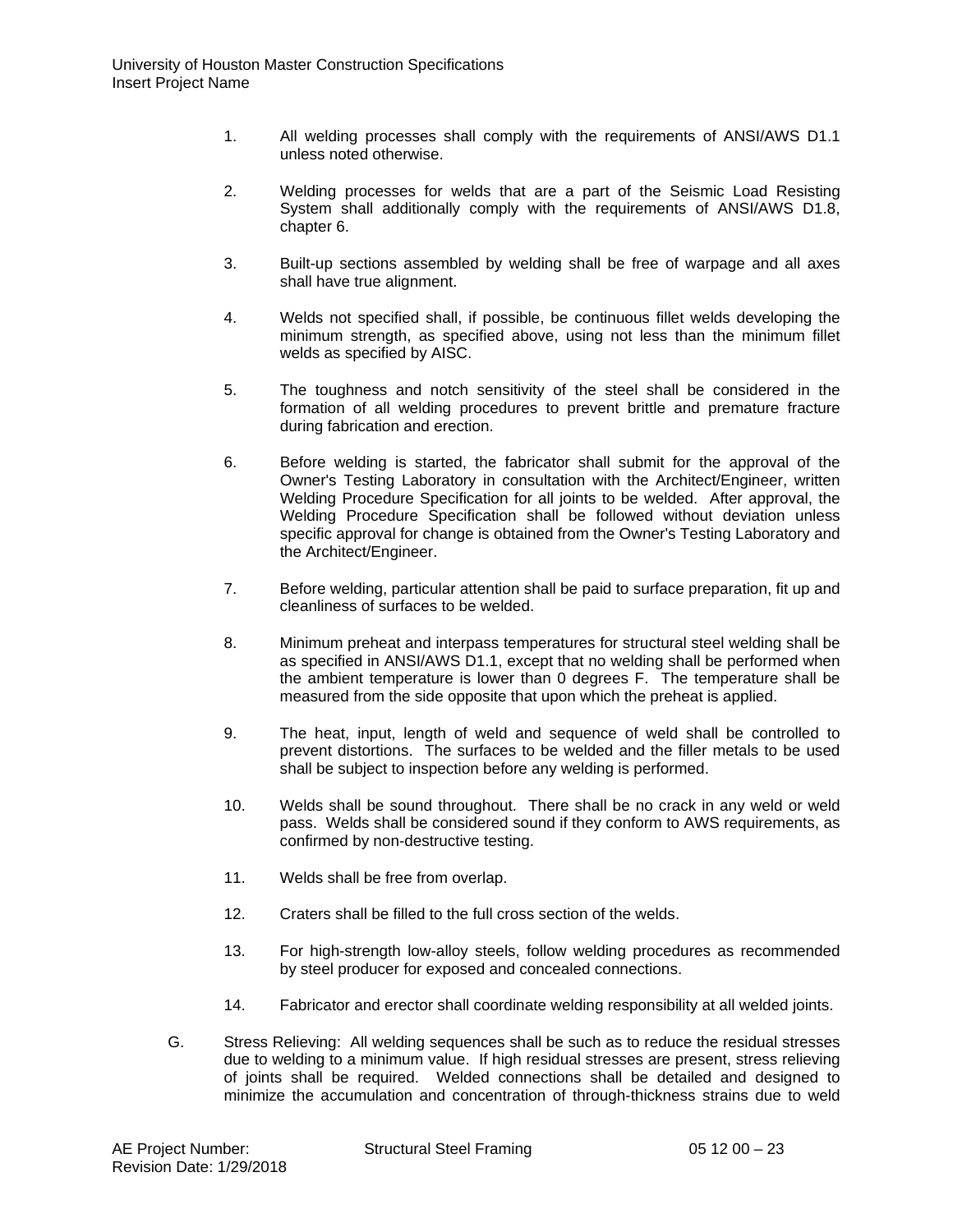shrinkage. Heavy weldments that are to be reviewed for stress relieving requirements by a Specialty Welding Consultant are identified on the drawings.

# 2.4 BOLTING

- A. Bolt Diameter: Minimum bolt diameter shall be 3/4 inch. The difference in diameter between bolts of differing sizes used on the project shall be not less than ¼".
- B. Connection Type: Unless noted otherwise on the drawings, all bolted connections shall be snug-tightened using high-strength bolts in standard holes (hole diameter nominally 1/16 inch greater than the nominal bolt diameter) with threads included in the shear planes. Notwithstanding, the contractor shall be responsible to adhere to provisions of AISC Specification Section J1.10, which lists circumstances under which certain connections require pretensioned high strength bolts.
- C. Oversize, Short Slotted and Long Slotted Holes: The dimensions and washer requirements of oversize, short slotted, and long slotted holes shall conform to the AISC "Specification for Structural Joints Using ASTM A325 or A490 Bolts."
- D. Fastener Tension:
	- 1. High strength bolts in snug-tightened joints shall be tightened to a snug tight condition only. Do not pretension bolts in snug-tightened joints the same as if they were in slip-critical joints. The snug-tightened condition is defined as the tightness that exists when all plies are in firm contact. This may usually be attained by a few impacts of an impact wrench or the full effort of a man using an ordinary spud wrench.
	- 2. High-strength Bolts in Slip-critical and Pretensioned Joints:
		- a. High-strength bolts in slip-critical and pretensioned joints shall be tightened to achieve the minimum bolt tension as specified in the AISC "Specification for Structural Joints Using ASTM A325 or A490 Bolts" when all the fasteners of a joint are tight.
		- b. Any of the four methods to tighten bolts specified in the AISC "Specification for Structural Joints Using ASTM A325 or A490 Bolts" may be used to achieve the minimum bolt tension. The tightening procedure that uses direct tension indicator washers shall conform to the requirements of ASTM F959.
		- c. The Contractor shall cooperate with the Owner's Testing Laboratory when Arbitration Testing and Inspection is called for due to a disagreement regarding the tension in installed bolts that have been inspected according to the (Structural Laboratory Services Specification) (Testing and Inspection portion of this specification section).
- E. Washers: Washers under the bolt head and/or nut shall be used as required by the AISC "Specification for Structural Joints Using ASTM A325 or A490 Bolts."
- F. Bolt Lubrication: All bolts shall be well lubricated at time of installation. Dry, rusty bolts will not be allowed.
- G. Impact Wrenches: Properly sized and lubricated air impact wrenches with adequate air pressure shall be utilized for all bolt installation.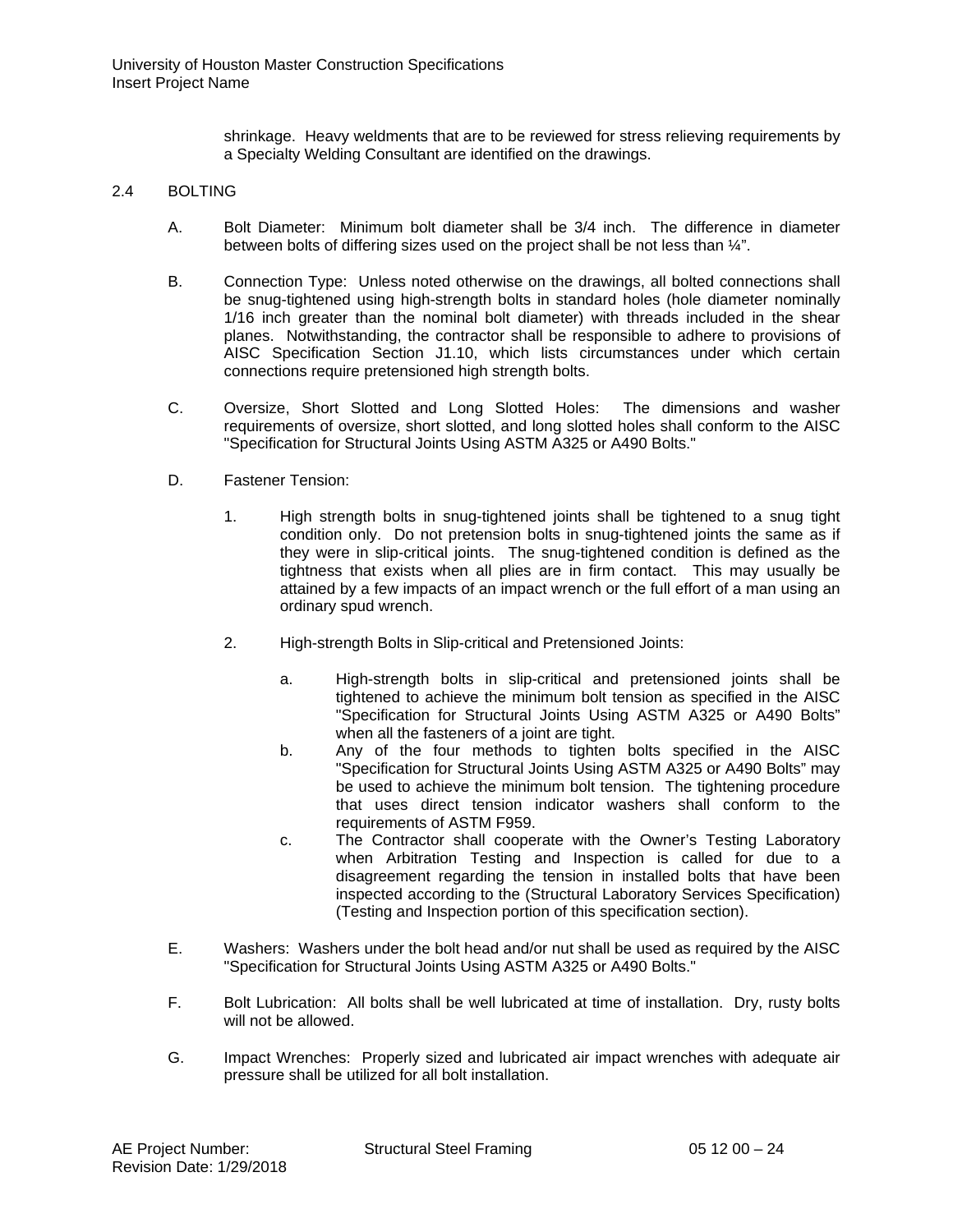H. New Bolts: All bolts shall be new and shall not be reused.

# 2.5 CONNECTIONS

- A. Conceptual connection details with the required member design forces are shown on the drawings for bidding purposes and are applicable to all connections not designed and completely detailed on the drawings. The conceptual details are provided only to indicate the connection type required and may not fully represent the complexity of the connection as required by the final connection design for the forces they must resist. Except as noted below, the fabricator is responsible for engaging the services of a connection specialty engineer to prepare a final connection design for submission that meets the requirements of the conceptual connection details and resists the indicated design forces. Refer to the drawings and specifications for complete requirements. By bidding this project, the fabricator acknowledges that additional connection elements may not be specifically shown in the conceptual details but may be required by the final connection design, such as stiffener plates, doubler plates, supplement/reinforcing plates or other connection material. The fabricator is responsible to include within his bid all material and labor required to conform to the intent of the conceptual details and to carry the design forces indicated, regardless of whether or not all connection elements (such as stiffener plates, doubler plates, supplement/reinforcing plates or any other connection material) required by final connection design are shown in the conceptual detail.
- B. Typical Connection details are indicated on the drawings.
- C. Design and Detailing Procedure:
	- 1. Unless noted otherwise or specifically detailed on the drawings, end connections of beams, girders, and trusses shall be designed as flexible and the connection shall accommodate end rotations of the unrestrained beams. Restrained end connections, as indicated on the drawings, shall be designed for the combined effect of bending moment and shears induced by the rigidity of the connection. Forces to be used in the design are described below.
	- 2. The fabricator's licensed professional engineer shall design and submit sealed calculations documenting the design and showing details of the assembled joint with the bolts and welds required for the conditions noted below:
		- a. For each connection not otherwise completely detailed on the drawings
		- b. Where connections are of the type that would normally be selected or completed using information found in tables in the AISC "Steel Construction Manual" or related publications but where conditions are encountered on the project that do not match those assumed in the AISC Manual or other similar publication.
	- 3. Where connections are of the type than can be selected or completed using information found in tables in the AISC "Steel Construction Manual" or related publications, sealed calculations need not be submitted provided the project design conditions precisely match those assumed in the referenced publications. For conditions encountered on the project that do not conform to the AISC Manual or other similar publication, a complete design shall be prepared and submitted for engineer's review.
	- 4. The fabricator's detailer shall complete connection detailing using predesigned connections taken directly from the AISC "Steel Construction Manual" or related publications. Where connections are of the type that would normally be selected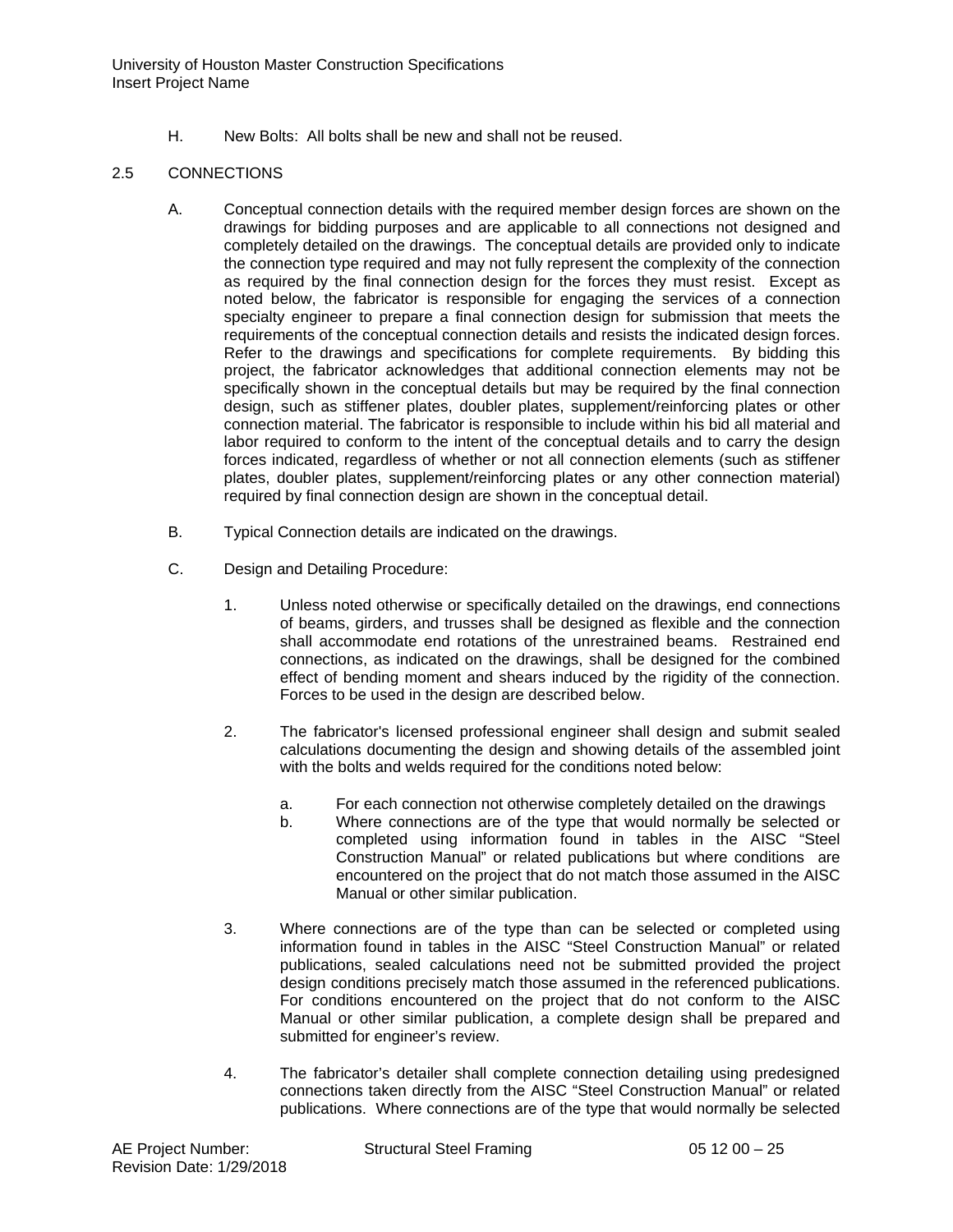or completed using information found in tables in the AISC "Steel Construction Manual" or related publications but where conditions are encountered on the project that do not match those assumed in the AISC Manual or other similar publication, the fabricator shall retain a profession engineer, licensed in the jurisdiction the project is located, to design and submit sealed calculations documenting the design and showing details of the assembled joint with the bolts and welds required.

- 5. The fabricator, his detailer and supervising engineer shall coordinate all connection requirements with the erector. The fabricator is responsible to detail connections that contain the adjustability and all other requirements that allow the erector to erect the structural steel in conformance to all specified tolerances. The fabricator shall be responsible for providing adjustability in all connections between exterior-cladding systems, skylights, and other architectural features and the supporting structural steel as required in achieving the specified tolerances for the architectural feature as specified in the contract documents.
- 6. The fabricator's licensed professional engineer shall seal all design calculations.
- 7. The Engineer reserves the right to reject all shop drawings submitted without complete design calculations if required. Failure to adhere to the requirements of this section obligates the Contractor to take responsibility for any and all resulting delays in the detailing and fabrication of structural steel.
- D. Design Intent: It is the intention of the plans and specifications that shop connections be welded or bolted and that field connections be bolted, unless detailed otherwise on the drawings.
- E. Preliminary Connection Review: The fabricator shall submit preliminary details of proposed typical connections for Engineer review not less than 14 days prior to the start of preparation of detailed shop drawings. Proposed variations from the details shown on the drawings will be considered and such variations must obtain preliminary approval from the Engineer prior to preparation of detailed shop drawings.
- F. Flexible (Simple) Beam Connections:
	- 1. All typical beam simple connections shall conform to requirements of the AISC specifications. Refer to the drawings for typical connection types.
	- 2. Seated Beam Connections and Stiffened Seated Beam Connections shall not be used unless indicated on the drawings or unless Engineer approval is obtained to verify capacity of supporting member for the resulting eccentricity. The fabricator must verify and bear responsibility that the use of such connections does not interfere with architectural or MEP requirements.
	- 3. Simple Beam Connection Capacity: Support a factored load reaction R equal to the reaction shown on the plans. Contact the Engineer if no reaction for a beam is shown on the plan. Each connection shall contain not less than the minimum number of bolts shown in the AISC connection tables for each beam size.
- G. Restrained (Moment) Connections:
	- 1. Refer to the drawings for Moment Connection Details.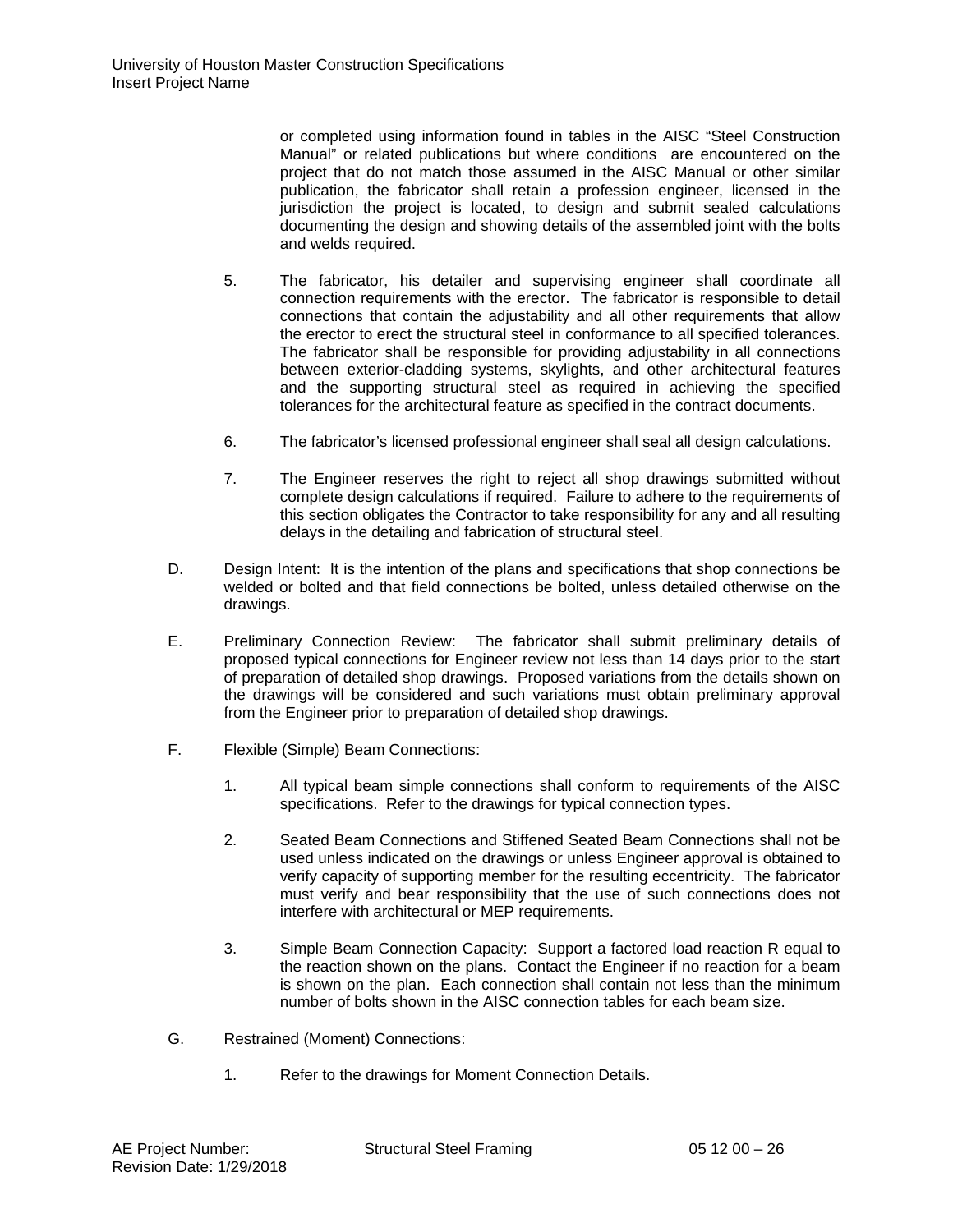- 2. Design Reactions for Moment Connected Beams: Shear connections for moment-connected beams shall be designed for the factored reaction shown on the drawings.
- 3. Design and Furnishing of Reinforcement in Moment Connected Joints: As part of the design responsibility outlined above, the fabricator shall design and furnish all additional reinforcement in moment connected joints to resist the specified design forces unless otherwise specifically detailed on the drawings. Column sections shall be investigated for web shear, web yielding, web buckling, and tension. Stiffeners and/or doubler plates shall be furnished as required by the AISC Specification Section K1.
- H. Tightening of Bolts in Welded Moment Connections. At moment connections where beams are complete-joint penetration welded directly to columns or girders in the field, welds shall be made after installation of erection bolts to draw the pieces together and before the final shear connection bolts are tightened. Where loose moment plates are used, such plates shall be groove welded to columns prior to connecting these plates to the beams.
- I. The geometry and welding process for complete-joint-penetration-welded-moment connections in Seismic Load Resisting Systems shall comply with the requirements of ANSI/AWS D1.8, chapter 6 and the groove welds of those connections are Demand Critical Welds.
- J. Column Splices:
	- 1. Compression Splice: Unless indicated otherwise on the drawings all column splices shall be either a bolted compression splice using high strength snugtightened bolts or a welded compression splice. Splice and filler plate sizes, thicknesses, and number of fasteners or weld information shall be as shown in Table 14-3 of AISC "Steel Construction Manual". It shall be the fabricator's responsibility to examine the architectural drawings to verify that splice plates and fasteners do not violate architectural finish requirements.
	- 2. A complete-joint penetration welded column splice for a column that is a part of the Seismic Load Resisting System is a Demand Critical Weld.
	- 3. Remove weld tabs from complete-joint-penetration-weld column splices in Seismic Load Resisting Systems.
	- 4. Bearing and Fit-Up of Column Compression Joints: All column splices, except those that are direct welded with complete-joint penetration welds, shall be considered as a compression joint as defined herein unless noted otherwise on the drawings.
- K. Base Plates and Bearing Plates:
	- 1. Finish: All baseplates and bearing plates shall be finished in accordance with AISC Specification M2.8.
	- 2. Attachment to Column: Unless shown otherwise on the drawings, all baseplates and bearing plates shall be welded all around to the column with minimum fillet welds as specified in AISC Specification Table J2.4.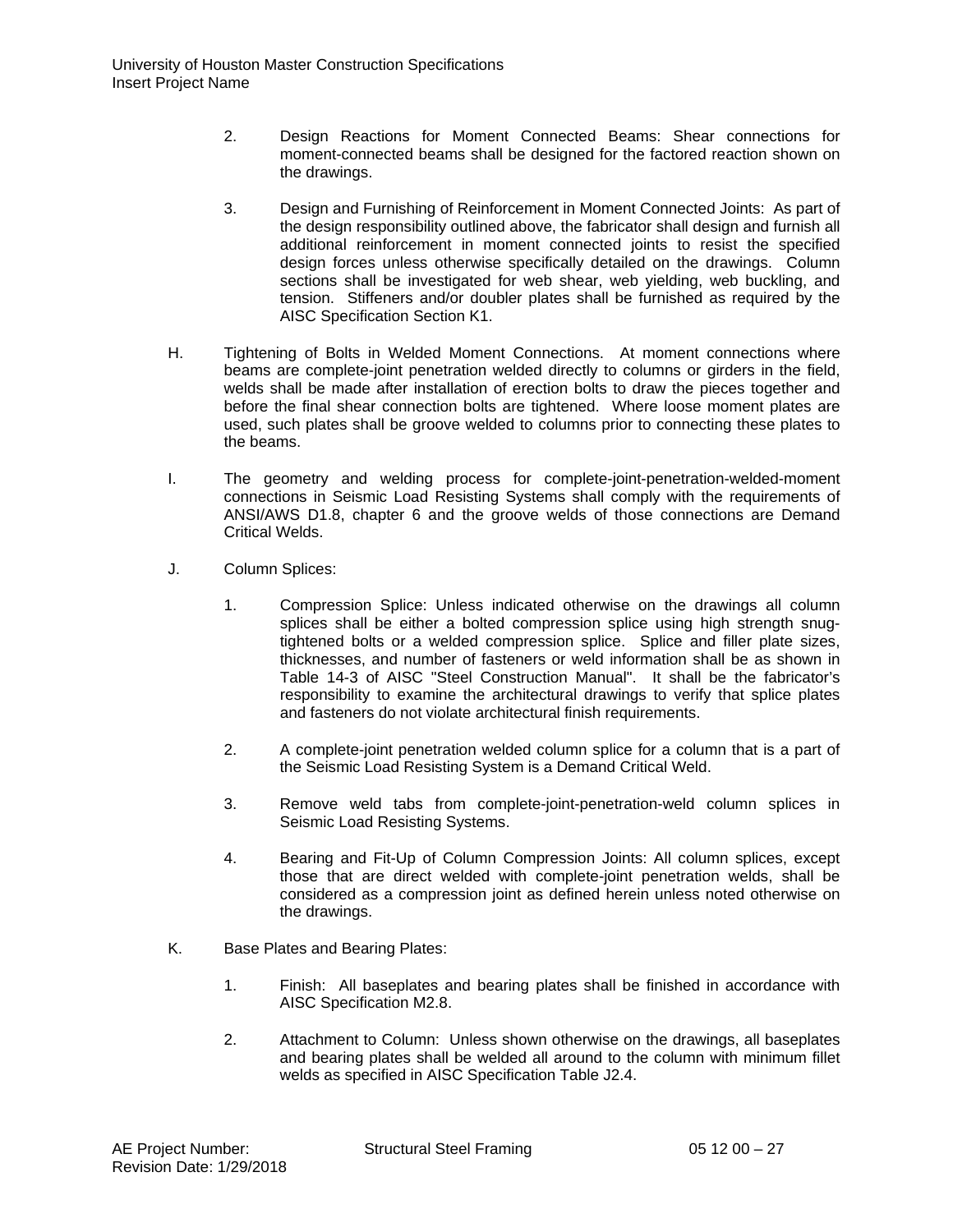- 3. A complete-joint penetration weld that joins a column that is a part of the Seismic Load Resisting System to a base is a Demand Critical Weld.
- 4. Anchor Rod Holes in Baseplates: Hole sizes in baseplates for anchor rods shall be made oversize as described in the AISC "Steel Construction Manual", Table 14-2.
- L. Trusses:
	- 1. Truss Geometry: Chord and web lines shown on truss elevations represent the centroid of the truss member unless detailed otherwise.
	- 2. Design Forces: Truss connections shall be designed for the forces indicated on the drawings, but not less than 30 percent of the effective tensile strength of the member except in cases where there is only a compression force noted. In that case the connection design force shall be not less than 50 percent of the effective compression strength of the member.
	- 3. Net Area: Tension members in bolted trusses have been proportioned based on yielding in the gross section. Therefore, connections removing more than (1-  $(.9F<sub>V</sub>75F<sub>u</sub>)$  of the gross member area at any cross section shall have steel plates welded to the member cross section and extended along the member length to develop the tensile strength of the plate in order to replace material removed so that the member does not fail by fracture of the net section. The responsibility for the design and furnishing of these plates shall rest with the fabricator.
	- 4. Preassembly of Trusses: Trusses shall be preassembled in the shop to verify proper fit-up of connections.
- M. Hangers and Braces:
	- 1. Connections for all hangers and braces shall have connections designed to develop the factored axial force shown on the drawings. Contact the Engineer if no force for a member is shown on the drawings.
	- 2. Compression members composed of two or more rolled shapes separated from one another by intermittent fillers shall be connected to one another at such fillers at intervals (not to exceed 48") so that the slenderness ratio l/r of either shape, between the fasteners, does not exceed 75% of the governing slenderness ratio of the built-up member. The least radius of gyration, r, shall be used in computing the slenderness ratio of each component part.
- N. Stiffeners: Provide stiffeners finished to bear under load concentrations where shown on the drawings.
- O. Steel Shelf Angles: Shelf angles supporting veneer shown on the drawings to be continuous shall be furnished to a maximum length of 25'-0". Provide a 1/4" gap at each joint. The gap shall not be welded. The distance from the joint to the first supporting bolt shall not exceed 40% of the bolt spacing. Shelf angles shall be continuous around corners with corner joint complete-joint penetration welded.
- P. Limitations on Use of A307 Bolts: ASTM A307 bolts shall not be used in any permanent steel-to-steel or concrete–to-steel connection.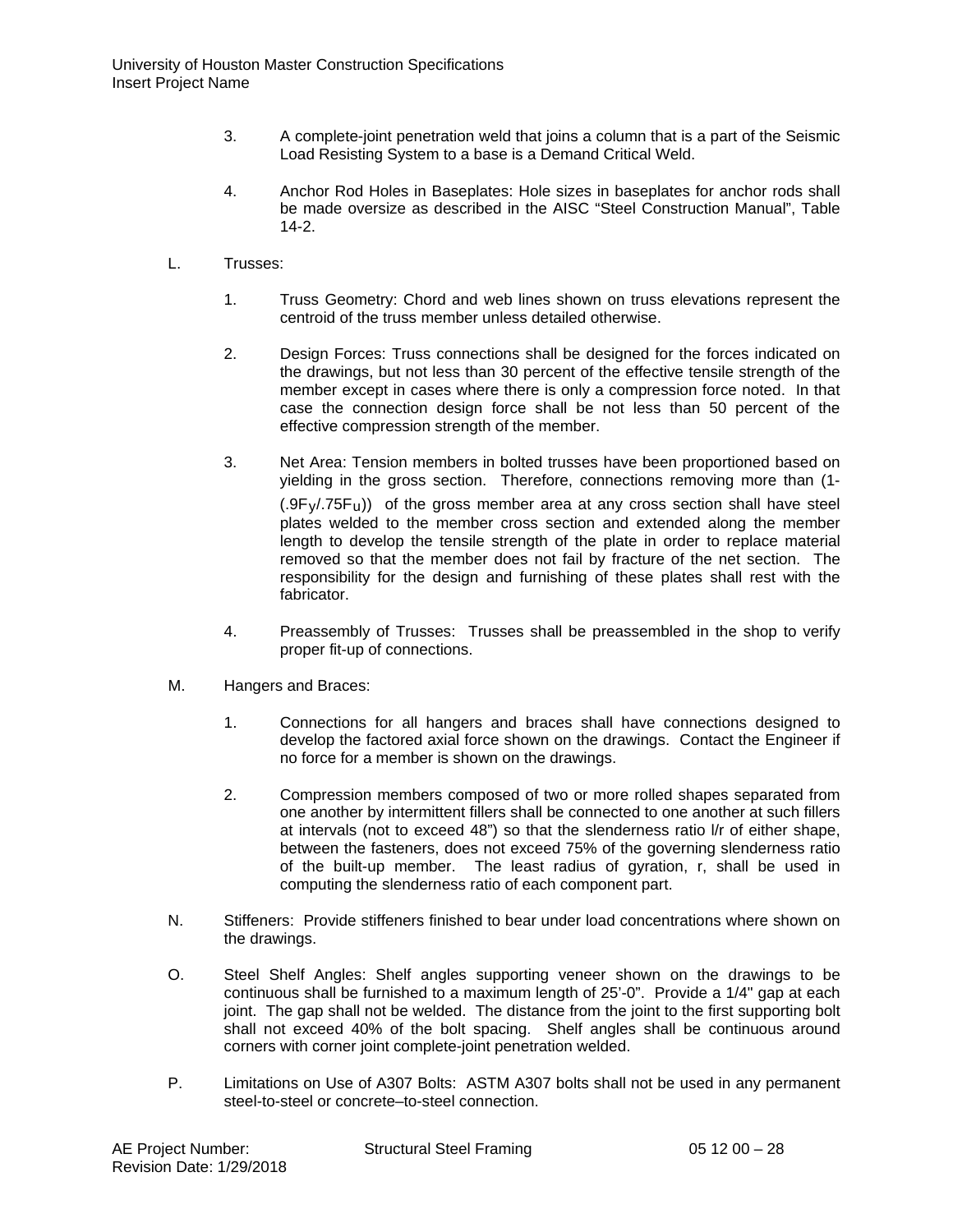Q. Bolts in Combination with Welds: Bolts shall not be considered as sharing the load in combination with welds, except as allowed in AISC Specification Section J1.8.

#### 2.6 SURFACE PREPARATION AND SHOP PRIME PAINTING

- A. Specification: Surface preparation, paint, and painting practices shall conform to the "SSPC Painting Manual", Volumes 1 and 2.
- B. Scope: All steel shall remain unpainted, except the following:
	- 1. Shop paint surfaces that are to remain exposed to view in the final construction.
	- 2. Shop paint any steel other than weathering steel that, in the final construction, will not be in a controlled environment and is therefore subject to moisture or high humidity infiltration and that has not been specified to be galvanized.
	- 3. Shop paint any steel that is shown on the drawings to receive a finished paint system as defined in Specification Section 09 90 00.
	- 4. Coordinate all shop painting of structural steel with Architect's painting requirements as specified on the architectural drawings and in the specifications. The Fabricator shall be responsible for determining all painting requirements (which surfaces are to be painted or left unpainted) on the project prior to fabrication.
- C. Additional Painting Requirements
	- 1. Extend shop paint to 2" from location of welds on surfaces that are to be field welded.
	- 2. All unpainted mating surfaces of all elements that are welded together into an assembly that is permanently exposed to the exterior shall be seal welded in addition to structural welding requirements.
	- 3. If individual elements (including the mating surfaces) of an assembly that is required to be painted are painted prior to welding into an assembly, then all painted surfaces affected by welding shall be touched-up and repaired (according to manufacturer's instructions, if any) to prevent corrosion bleeding.
	- 4. The fabricator shall be responsible to ensure that all elements of all assemblies that are to be painted are fabricated so that no exposed surface shall be subject to stains due to corrosion bleeding during the warranty period of the paint.
	- 5. Structural steel elements that are bolted with slip-critical joints and are required on the drawings to be painted shall have all faying surfaces (including all surfaces of filler plates, member end supplement plates and welds) painted to comply with the specified slip-critical coating requirement.
- D. Surface Preparation Unpainted Steel: All structural steel that is not specified to receive a shop coat of primer paint shall be prepared in accordance with Society for Protective Coatings specifications as follows:
	- 1. SSPC-SP 2, "Hand Tool Cleaning" or SSPC-SP 3, "Power Tool Cleaning" unless otherwise specified.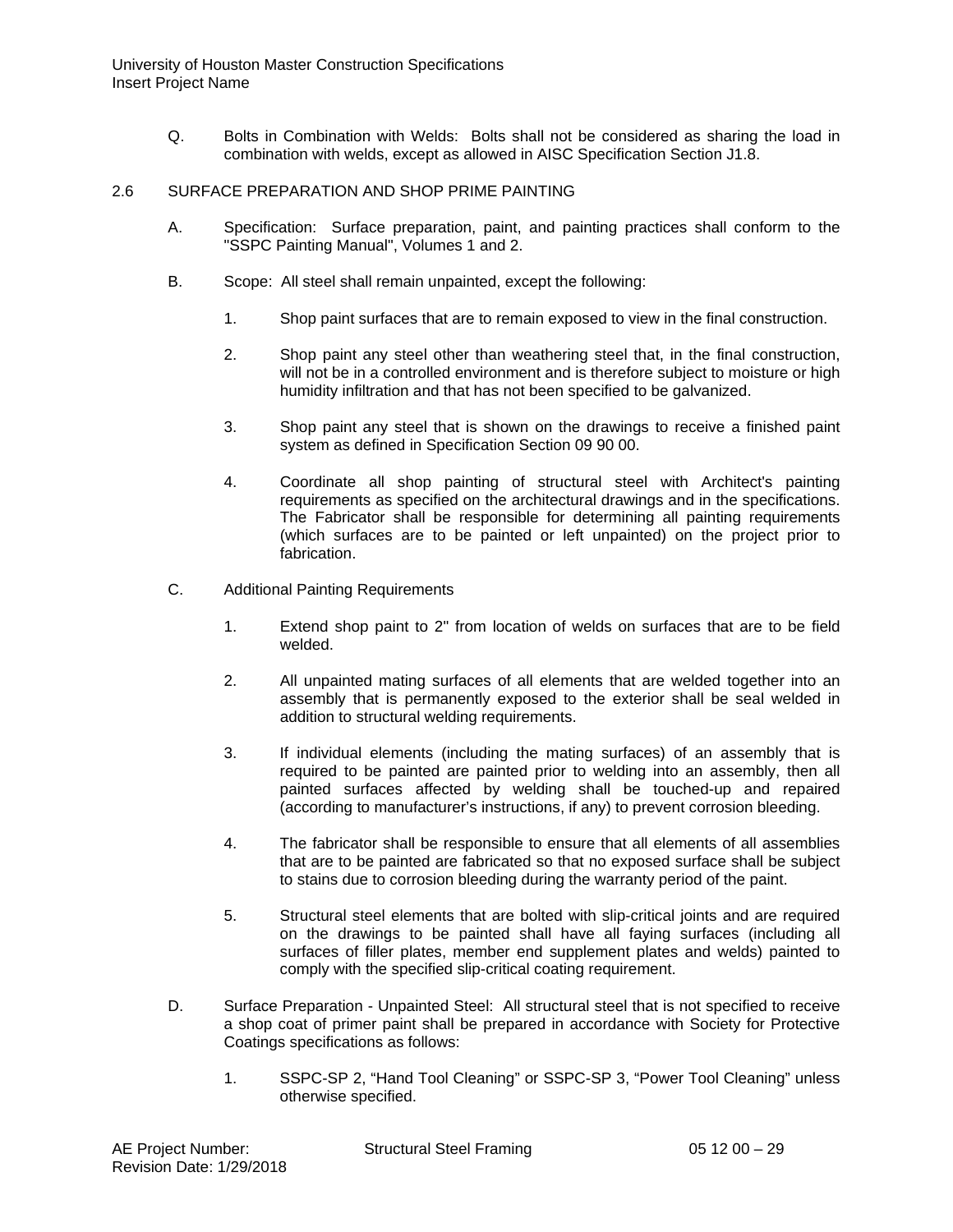- 2. SSPC-SP 6, "Commercial Blast Cleaning" shall be applied to the faying surfaces of connections that are noted on the drawings as slip-critical connections requiring a Class B surface. Apply this surface preparation to the area surrounding all bolt holes including the area up to 2" outside the outer-most holes.
- E. Surface Preparation and Primer Paint Shop Painted Steel:
	- 1. Surface Preparation: Prepare the surface of all structural steel specified to be shop painted as required by the paint manufacturer or the Society for Protective Coatings specifications, but not less than the following:
		- a. SSPC-SP 2, "Hand Tool Cleaning" or SSPC-SP 3, "Power Tool Cleaning" unless otherwise specified.
		- b. SSPC-SP 6, "Commercial Blast Cleaning" shall be applied to the faying surfaces (including filler and member-end supplement plates, if any) of connections that are noted on the drawings as requiring a slip-critical coating. At a minimum, apply this surface preparation to the area between and surrounding all bolt holes including the area up to 2" outside the outer-most holes.
	- 2. Priming: Immediately after surface preparation, apply primer to all structural steel specified to be shop primed in strict accordance with manufacturer's instructions and the Society for Protective Coatings specifications. Apply paint at a rate to conform to the manufacturer's written instructions and to provide a dry film thickness of not less the 1.5 mils. Use priming methods that result in full coverage of joints, corners, edges, welds, and all exposed surfaces. Apply two coats to surfaces that are inaccessible after assembly or erection. Change the color of the second coat to distinguish it from the first coat.
	- 3. Finish Coat: Coordinate shop primer paint requirements with architectural drawings and specifications. The primer selected must be compatible with any specified finish coat.
- F. Shop Touch-Up Painting: The Fabricator shall provide for cleaning and touch-up painting of welds, bolted connections (including nuts, bolts, washers, filler plates, member end supplement plates and welds, if any), and abraded areas. Prior to shipment, apply paint to exposed areas using same materials and surface preparation as used for shop painting. Paint shall be applied by brush or spray with minimum dry film thickness of 1.5 mils.

# PART 3 - EXECUTION

#### 3.1 ERECTION

- A. The Erection work shall comply with the requirements of AISC Specification Section M4.
- B. Inspection: Erector shall examine areas and conditions under which structural steel work is to be installed and notify the Contractor and the Architect/Engineer in writing of conditions detrimental to proper and timely completion of the work.
- C. Surveys: The following surveys shall be performed.
	- 1. Initial Survey: Check elevations of concrete and masonry bearing surfaces and anchor bolt locations prior to erection and submit any discrepancies to the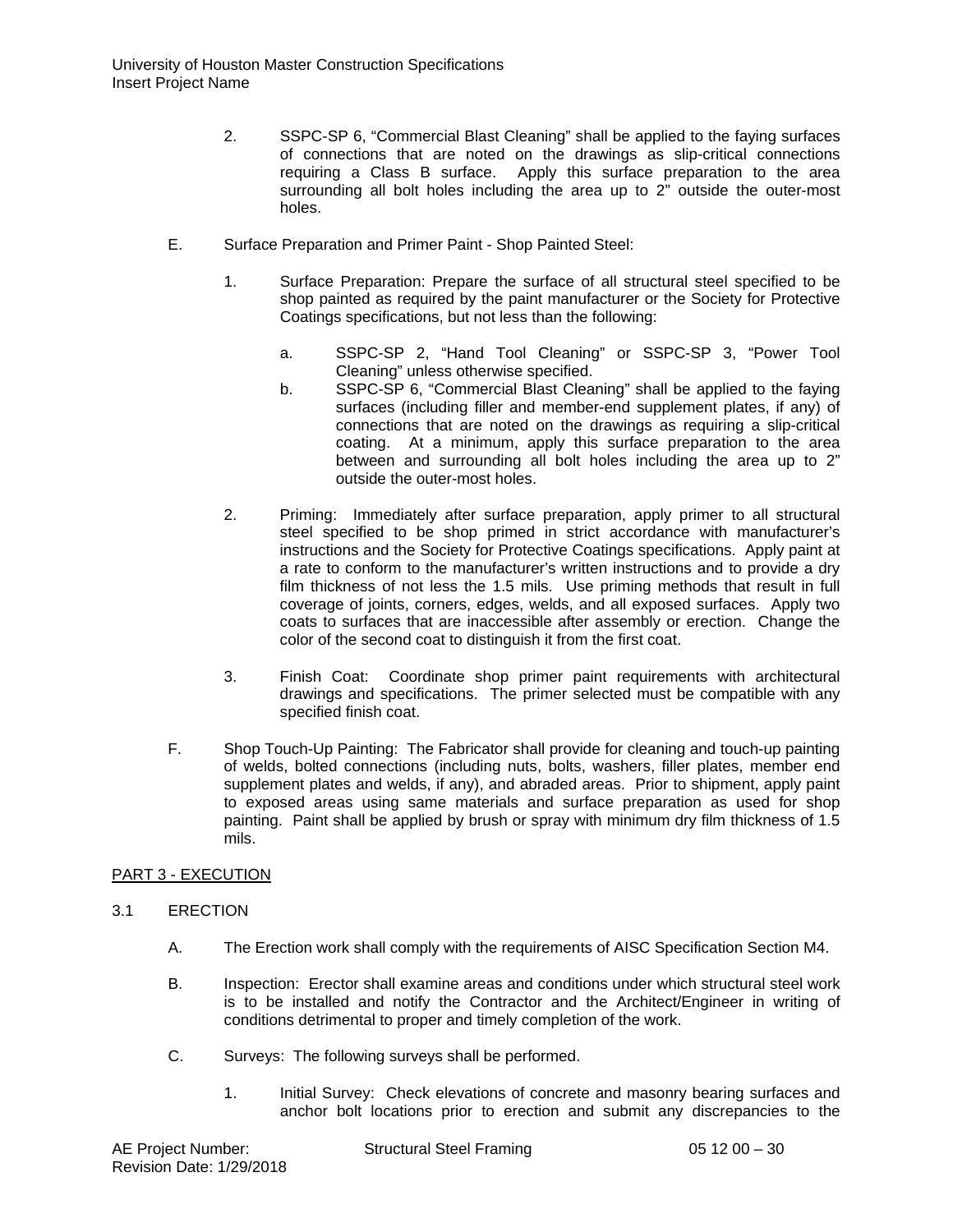Engineer prior to the start of erection. Corrections or compensating adjustments to the structural steel shall be made and approved prior to the start of erection.

- 2. Intermediate Survey: Measure and submit elevations of column splices at every 4th floor. Do not proceed with erection until after discrepancies are reported and compensated for by instructions from the Engineer and the surveyor submits a report certifying compliance with specified tolerances.
- 3. Final Survey: Upon completion of erection of the steel frame, and before the start of work by other trades that may be supported, attached, or applied to the frame, a final survey shall be made and a report submitted certifying compliance with specified tolerances.
- D. Erection Tolerances: Erection tolerances of anchor rods, embedded items, and all structural steel shall conform to the AISC Code of Standard Practice, Section 7, unless stricter tolerances are specified elsewhere in the contract documents.
- E. Temporary Shoring and Bracing:
	- 1. The lateral-load resisting or stability-providing system and connecting diaphragms are identified on the drawings. Comply with the provisions of the Code of Standard Practice regarding stability of the structure during the erection process, except where stricter requirements are noted herein.
	- 2. The Erector shall design and provide all required temporary shoring and bracing to hold structural framing securely in position and to safely withstand all loads as specified in the Code of Standard Practice and ASCE 37 unless larger loads are required by the local building code or specified herein. Provide all bracing, any additional structural members, and increase member sizes and/or connections shown on the drawings as required to accommodate the erection loads, methods, sequence of erection, and equipment until the lateral-load resisting or stability-providing system is completely installed. Clearly show all temporary supports and modifications to designed members on the Shop Drawings and the Erection-bracing Drawings. A qualified licensed professional engineer, hired by the Erector, shall design the temporary shoring and bracing and shall seal the erection-bracing drawings.
	- 3. Where architectural or MEP requirements do not allow for any temporary supports, members, erection devices, or connections to be left in place permanently or where such items affect the final structural behavior, they shall be removed by the erector. All costs associated therewith shall be included in the bid price.
	- 4. Erection Bracing for Composite Frame: Erection of the bare steel frame shall not proceed more than 12 floors above the point where concrete is poured around the composite columns steel core nor 6 floors above the point where concrete is poured on the metal deck floors. Bracing required to maintain frame stability until concrete is poured around the composite columns steel core is shown on the drawings.
	- 5. Erection of Longspan Steel
		- a. Longspan steel is defined as custom-fabricated steel with spans that are greater than 100 feet.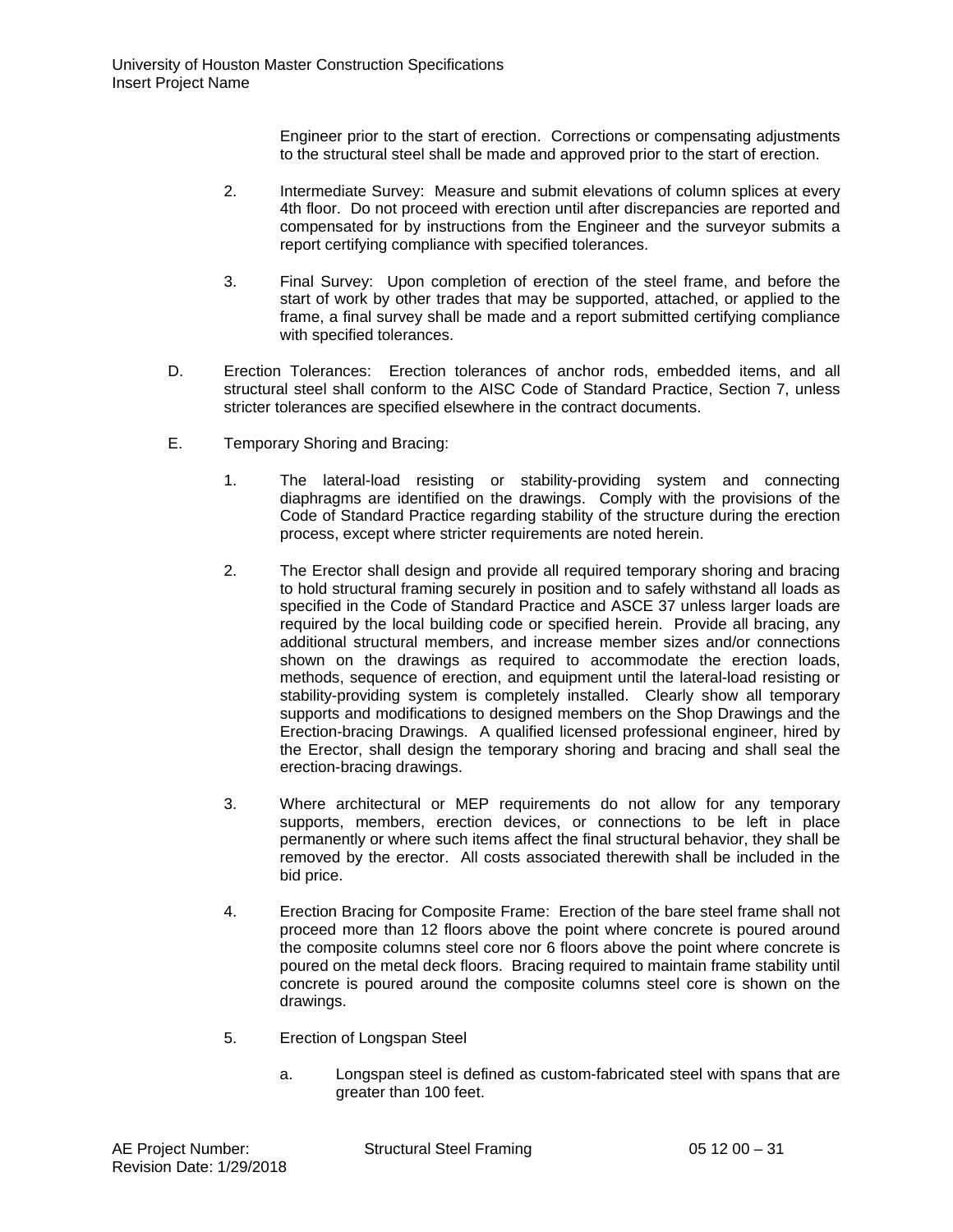- b. Refer to the Structural Drawings for an approved steel erection sequence. A detailed written erection procedure that has been reviewed and approved by the Steel Erector and the General Contractor shall be submitted for review and approval by the Engineer-of-Record.
- c. Design, provide all material for, and construct all erection towers as required to erect the longspan steel system.
- d. An alternate erection procedure may be proposed by the contractor as a substitution under the Division 01 specifications. The contractor shall hire a registered professional engineer to do a complete structural analysis of the longspan system to ensure strength and stability requirements are met during all stages of the erection. Calculations prepared under the supervision of the registered professional engineer showing the size and stability checks of the longspan system shall be submitted for review and approval by the Engineer-of-Record. Detailed shop drawings prepared under the supervision of the registered professional engineer of all necessary hardware and any reinforcing of the longspan system shall be submitted for review and approval by the Engineer-of-Record.
- F. Wherever the erection equipment is supported by the structure, the Contractor shall be responsible for the retention of a licensed professional engineer to determine the adequacy of the member supporting the erection equipment in relation to the loads imposed thereon. The Contractor shall submit to the Architect/Engineer, for review, the loads that will be imposed by the erection equipment on the building structure. Where the imposed load exceeds the allowable strength, the Contractor shall be responsible for any additional materials, supports, bracing, connections and similar measures required to support the imposed load of the equipment while in use, subject to review by the Architect/Engineer.
- G. Anchor Rods: Furnish anchor rods and other connectors required for securing structural steel to foundations and other in-place work. Furnish 1/8" minimum steel templates for presetting bolts and other anchors to accurate locations. Tighten anchor rods after supported members have been positioned and plumbed. Do not remove wedges or shims, but if protruding, cut off flush with edge of base or bearing plate prior to packing with grout. Use only steel wedges or shims.
- H. Base Plates and Bearing Plates: Remove loose latent material from bearing surfaces and base and bearing plates. Set plates to the elevation indicated on the drawings and level using steel shims (plastic shims will not be allowed) or by three leveling screws with weldments at the plate edges. After all protruding plates have been trimmed, grout plates solidly between bearing surfaces using the specified grout, ensuring no voids are present. Finish exposed surfaces, protect installed materials, and allow to wet cure. For proprietary grout materials, comply with manufacturer's instructions. The Contractor shall provide a qualified manufacturer's representative to provide field supervision for installation of grout. Tighten anchor bolts after supported members have been positioned and plumbed.
- I. Splices: Splices will be permitted only where indicated on the contract drawings and approved shop drawings. Fastenings of splices of compression members shall be done after the abutting surfaces have been brought completely into contact within AISC tolerances. Bearing surfaces and surfaces that will be in permanent contact are to be cleaned before the members are assembled.
- J. Cellular and/or Castellated Beams: The handling and erection of cellular and/or castellated beams shall be in accordance with the manufacturer's recommendations and the applicable rules of OSHA.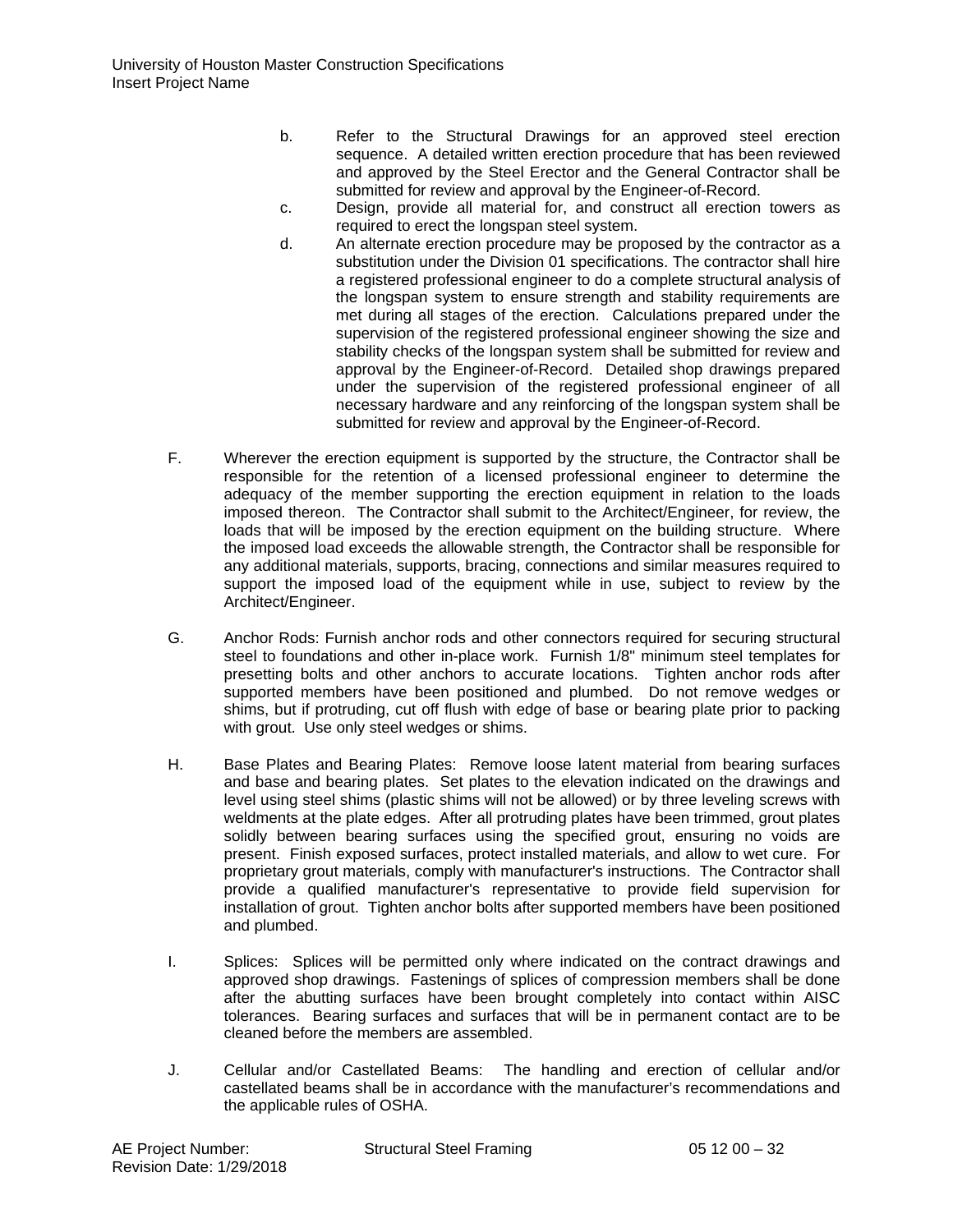- K. Field Assembly of Structural Steel:
	- 1. As erection of the steel progresses, the work shall be fastened securely to safely carry all dead load, wind and erection forces. Particular care shall be exercised to ensure straightness and tautness of bracing immediately upon raising a steel column.
	- 2. Provide temporary planking and working platforms as necessary to effectively complete work.
	- 3. Set structural frames accurately to lines and elevations indicated. Align and adjust various members forming part of complete frame or structure before permanently fastening. Clean bearing surfaces and other surfaces which will be in permanent contact before assembly. Perform necessary adjustments to compensate for discrepancies in elevations and alignment. Level and plumb individual members of structure within specified AISC tolerances. The Contractor shall coordinate with Erector and Fabricator regarding possible discrepancies in member lengths between temperature at time of fabrication and temperatures during erection, and shall make necessary adjustments to ensure plumbness within AISC tolerances at 70°F. Compensate for cumulative welding draw, construction loadings, sequential applications of dead loads, or any other predictable conditions that could cause distortions to exceed tolerance limitations.
	- 4. On welded construction exposed to view or weather, remove erection bolts, fill holes with plug welds or filler and grind smooth at exposed surfaces.
	- 5. Comply with AISC Specifications for bearing, adequacy of temporary connections, alignment, and removal of paint on surfaces receiving field welds.
	- 6. Comply with all bolting and welding requirements of Part 2 of this specification section.
- L. Protected Zones of Seismic Load Resisting Systems: Where a protected zone of any member of a seismic load resisting system is designated on the drawings, the provisions of Part 1, paragraph 7.4 of the ANSI/AISC 341 shall apply.
- M. Field Modifications to Structural Steel: Errors in shop fabrication or deformation resulting from handling and transportation that prevent the proper assembly and structural fitting of parts shall be reported immediately to the Architect/Engineer, and approval of the method of correction shall be obtained. Approved corrections shall be made at no additional cost to the Owner. Do not use cutting torches, reamers, or other devices in the field for unauthorized correction of fabrication errors.
- N. Miscellaneous Framing: Provide supplemental structural steel support framing for metal deck where columns, or other framing members or floor openings interrupt normal deck bearing whether shown or not on the architectural, mechanical, or structural drawings.
- O. Removal of Erection Aids and Devices: The erector shall remove all erection aids and devices that interfere with architectural finish or MEP requirements.
- P. Field Touch-Up Painting: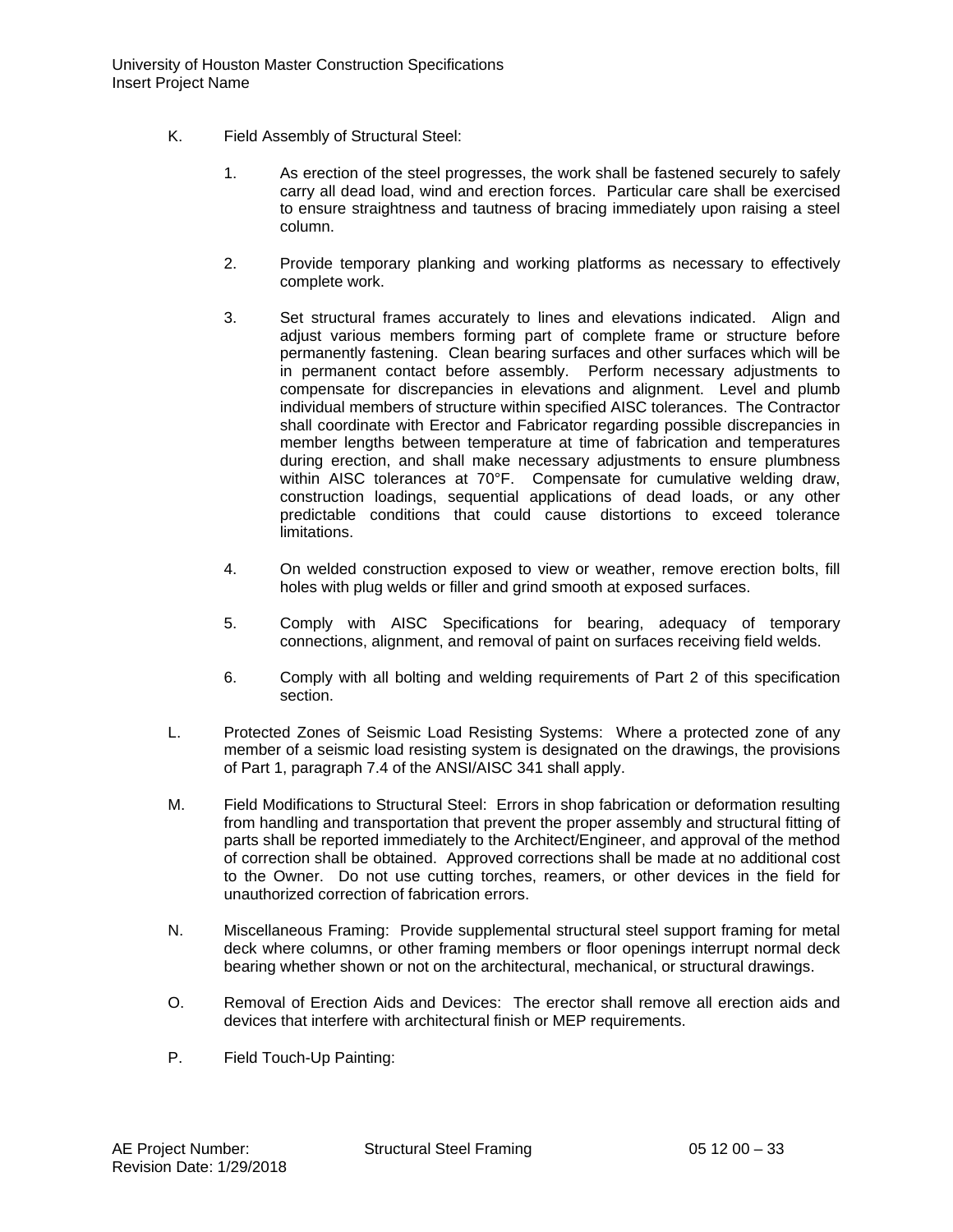- 1. Clean field welds, unpainted areas of bolted connections (including all exposed areas of nuts, bolts, washers, filler plates, member end supplement plates, and welds), and any shop painted areas that are abraded. Apply paint to all exposed areas using same material and surface preparation as used for shop painting. Apply by brush or spray to provide minimum dry film thickness of 1.5 mils.
- 2. Clean field welds, ungalvanized areas of bolted connections (including all exposed areas of nuts, bolts, washers, filler plates, member end supplement plates, and welds), and any galvanized areas that are abraded. Prepare surfaces and apply specified galvanizing repair paint in accordance with ASTM A780.
- 3. The Contractor shall ensure that, at the substantial completion of the project, all structural steel, bolted and/or welded, required to be painted shall have all necessary steel surfaces painted (including touch-up painting as required) to prevent corrosion bleeding.
- Q. Shear Connector Installation:
	- 1. Composite Beams:
		- a. Studs shall be welded in the field (not the shop) using automatically timed stud welding equipment.
		- b. The top flange of the beams must be unpainted and free of heavy rust, mill scale, dirt, sand or other foreign material which will interfere with the welding operation.
		- c. The metal deck must be free of dirt, sand, oil, or other foreign material and must be dry and free of moisture. Metal deck must rest tightly on the beam flange. Welding must take place through only one thickness of deck.
		- d. Stud Spacing: Studs shall be spaced on beams and girders as shown on the drawings.
	- 2. Steel Plates Embedded in Concrete:
		- a. Studs shall be welded using automatically timed stud welding equipment.
		- b. Plates must be unpainted and free of heavy rust, mill scale, dirt, sand or other foreign material that will interfere with the welding operation.
- R. Crane Runways: Install runways complete with columns, girders, beams, bracing, rails, crane stops and other required items. Set and adjust gauge, alignment and elevation of crane rails to tolerances of Association of Iron and Steel Engineers (AISE) Standard No. 13, "Specifications for the Design and Construction of Mill Buildings", unless otherwise indicated. Stagger joint locations in opposite rails. Do not locate joints in rails over crane girder joints.
- S. Clean Up: Clean up all debris caused by the Work of this Section, keeping the premises neat and clean at all times.

## 3.2 QUALITY ASSURANCE TESTING AND INSPECTION DURING CONSTRUCTION

A. See Testing Laboratory Services section, 01 45 29, of these Specifications for structural steel materials and welding and bolting inspection and test requirements..